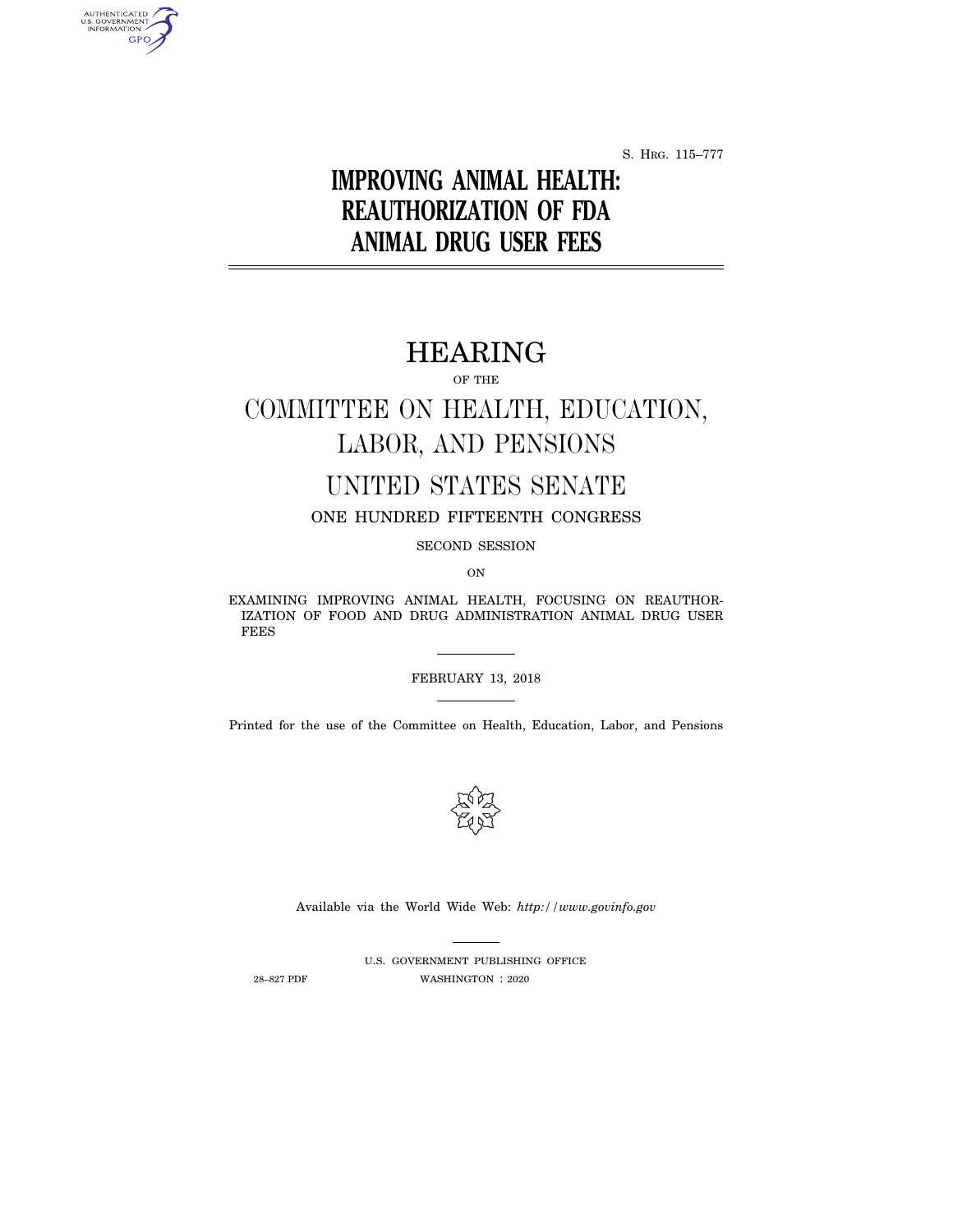#### COMMITTEE ON HEALTH, EDUCATION, LABOR, AND PENSIONS

LAMAR ALEXANDER, Tennessee, *Chairman* 

MICHAEL B. ENZI, Wyoming RICHARD BURR, North Carolina JOHNNY ISAKSON, Georgia RAND PAUL, Kentucky SUSAN M. COLLINS, Maine BILL CASSIDY, M.D., Louisiana TODD YOUNG, Indiana ORRIN G. HATCH, Utah PAT ROBERTS, Kansas LISA MURKOWSKI, Alaska TIM SCOTT, South Carolina

PATTY MURRAY, Washington BERNARD SANDERS (I), Vermont ROBERT P. CASEY, JR., Pennsylvania MICHAEL F. BENNET, Colorado TAMMY BALDWIN, Wisconsin CHRISTOPHER S. MURPHY, Connecticut ELIZABETH WARREN, Massachusetts TIM KAINE, Virginia MAGGIE HASSAN, New Hampshire TINA SMITH, Minnesota DOUG JONES, Alabama

DAVID P. CLEARY, *Republican Staff Director*  LINDSEY WARD SEIDMAN, *Republican Deputy Staff Director*  EVAN SCHATZ, *Democratic Staff Director*  JOHN RIGHTER, *Democratic Deputy Staff Director*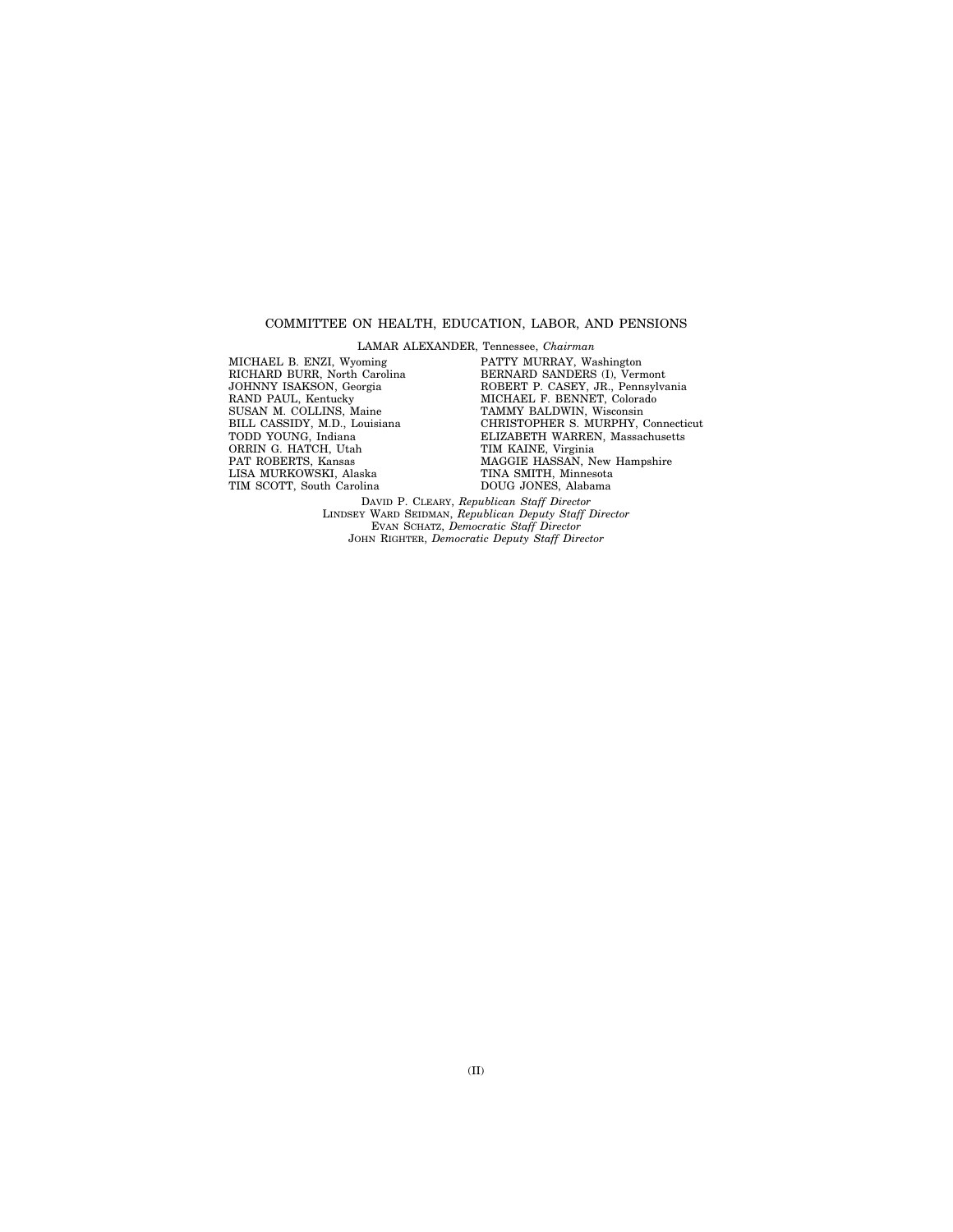## C O N T E N T S

#### STATEMENTS

### TUESDAY, FEBRUARY 13, 2018

Page

#### COMMITTEE MEMBERS

| Alexander, Hon. Lamar, Chairman, Committee on Health, Education, Labor,<br>Murray, Hon. Patty, Ranking Member, a U.S. Senator from the State of | з      |
|-------------------------------------------------------------------------------------------------------------------------------------------------|--------|
| WITNESS                                                                                                                                         |        |
| Solomon, Steven, DVM, MPH, Director, Center for Veterinary Medicine, U.S.                                                                       | 5<br>Р |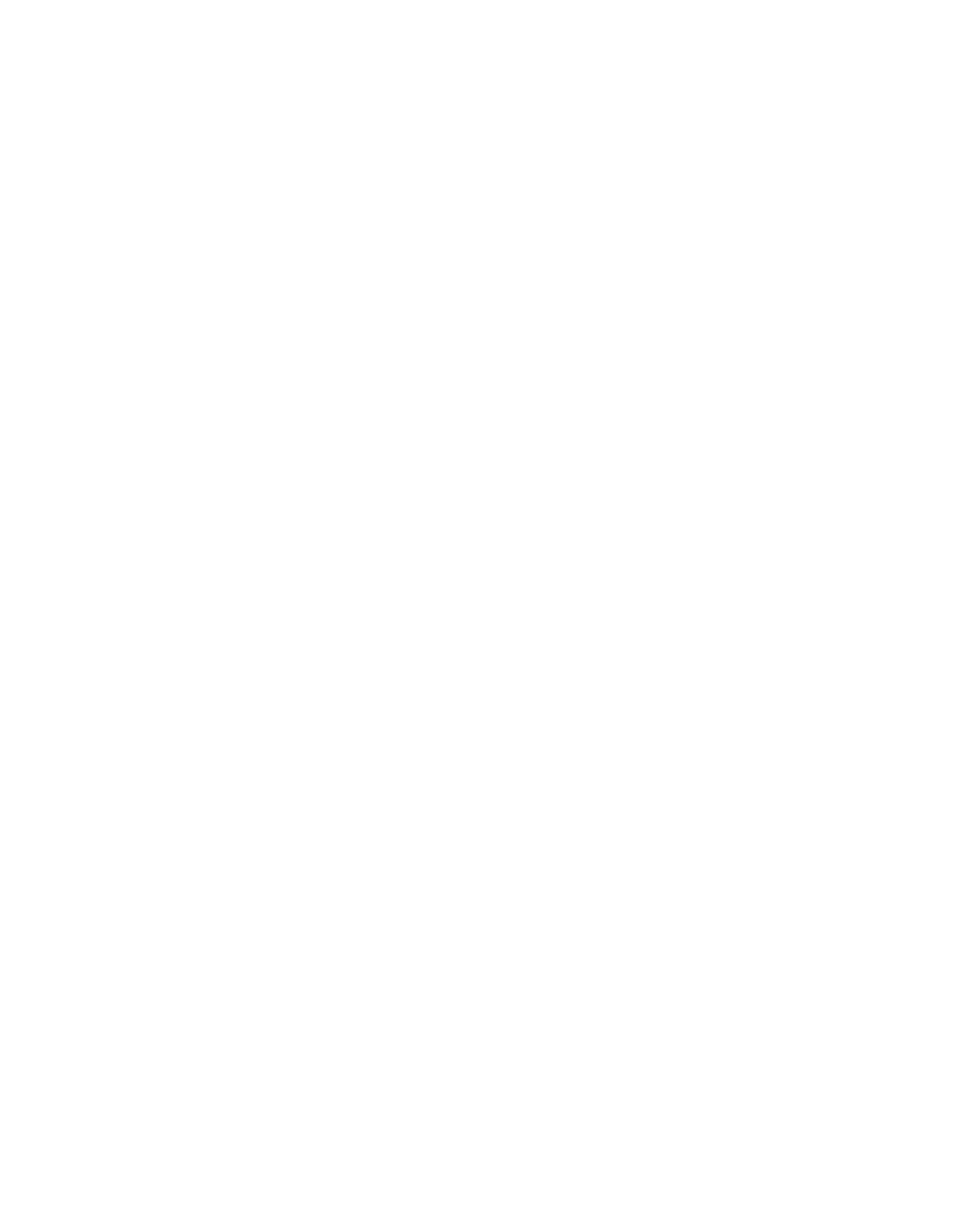### **IMPROVING ANIMAL HEALTH: REAUTHORIZATION OF FDA ANIMAL DRUG USER FEES**

#### **Tuesday, February 13, 2018**

U.S. SENATE,

COMMITTEE ON HEALTH, EDUCATION, LABOR, AND PENSIONS, *Washington, DC.* 

The Committee met, pursuant to notice, at 10:05 a.m. in room SD–430, Dirksen Senate Office Building, Hon. Lamar Alexander, presiding.

Present: Senators Alexander [presiding], Isakson, Paul, Young, Roberts, Murkowski, Murray, Casey, Bennet, Murphy, Warren, Hassan, Smith, and Jones.

#### OPENING STATEMENT OF SENATOR ALEXANDER

The CHAIRMAN. The Senate Committee on Health, Education, Labor, and Pensions will please come to order.

Today, we are holding a hearing on updating the Animal Drug and Generic Animal Drug User Fee Agreements. Senator Murray and I will each have an opening statement, then we will introduce the witness. After the testimony, Senators will each have 5 minutes of questions.

Farmers and families in Tennessee want to have access to the drugs that keep their animals and their pets healthy.

For example, I know an East Tennessee farmer who raises calves. He checks on them several times a day, and when he notices one is not feeling well, he pulls him aside and gives him a drug. This farmer wants to ensure the drug he gives the sick calf is safe for the calf and for our food supply.

We know that the human medical products we use are safe because the Food and Drug Administration has approved them.

The way any farmer knows the drug he has given to his calf is safe is the same: the FDA has approved it.

Similar to the User Fee Agreements this Committee reauthorized last year for human medical products, this year we need to reauthorize the Animal Drug and Generic Drug User Fee Agreements.

These are agreements between the FDA and the animal drug industry to pay user fees to help speed the approval of new drugs for farmers and ranchers, families, and veterinarians to keep their animals and pets safe and healthy.

These agreements are much smaller than the human drug user fee agreements. The revenue FDA receives from the Animal Drug User Fees is only about 3 percent of the revenue FDA receives from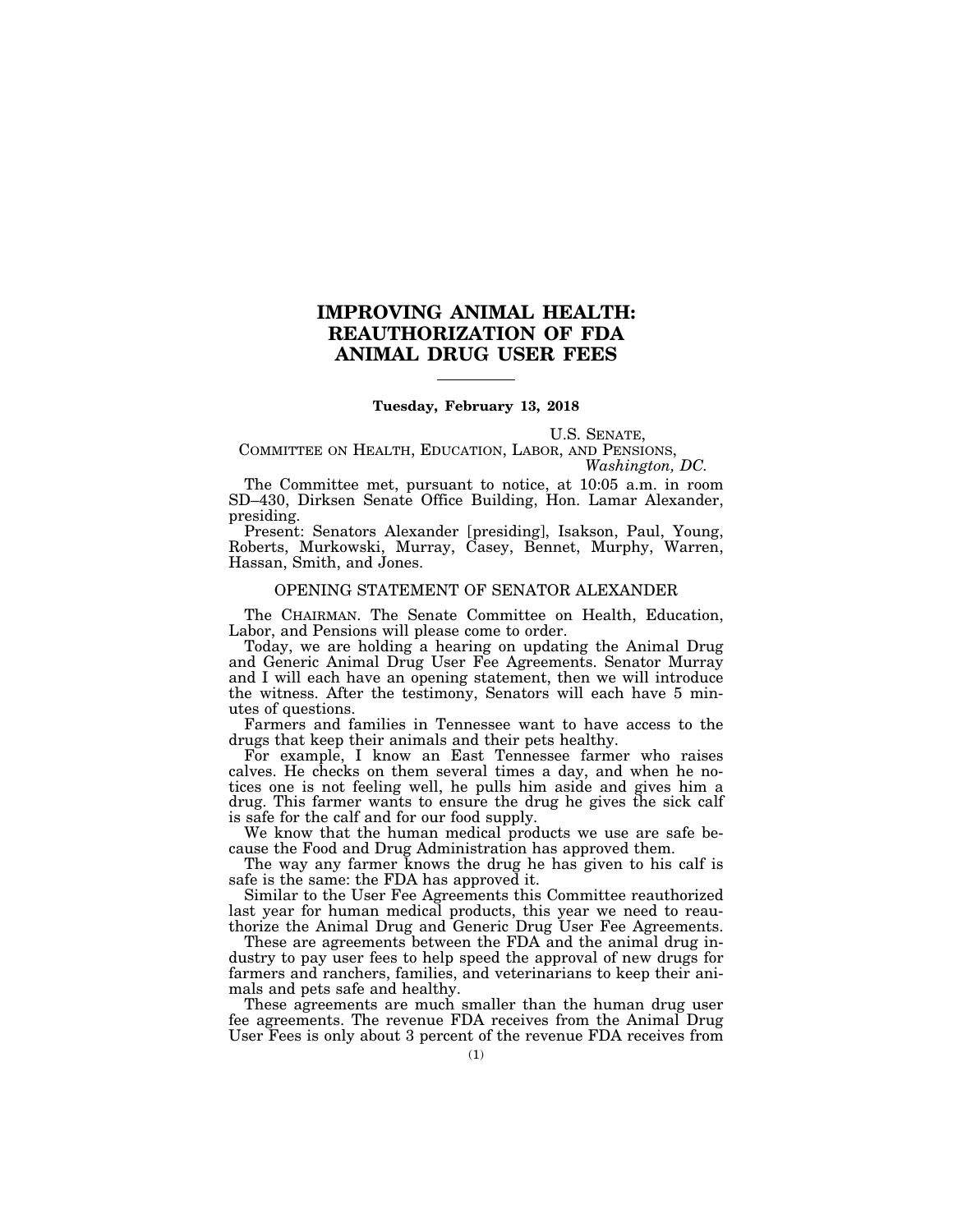the human drug program. However, they are still critical to keeping our animals healthy and preventing outbreaks of disease.

There are two agreements, one for new brand animal drugs, which the FDA calls pioneer drugs, and one for generic new animal drugs.

Last year, the FDA received 780 applications for new pioneer animal drugs and 240 applications for generic new animal drugs for review. While animal drugs are used to treat almost every animal species, much of the drug development focuses on the seven major species: horses, cattle, pigs, dogs, cats, chickens, and turkeys.

I was telling Senator Murray while coming in about the book, "Guns, Germs, and Steel: The Fates of Human Society," that I read a few years ago by Jared Diamond, Ph.D. One of the main things I took away from it was how few domesticated species there are; maybe 14, 15, 16, something like that.

But these seven major species include both animals that are com-

mon family pets, as well as the livestock that is our food supply. On average, the animal drug industry spends over \$30 million a year to develop new products for farm animals, and over \$22 million a year for new treatments for our pets. And according to the animal drug industry, it can take up to 8 years for a drug intended for use in farm animals to be available for veterinarians and farmers, and over 6 years for new pet medicines.

These agreements help bring these new medicines to the veterinarians who write prescriptions for families to care for their pets and treat diseases, such as cancer or heartworm disease.

While these agreements are important to our family pets, we also want to ensure the farmers and ranchers raising our food supply are able to treat their animals with the safe drugs they need. Farmers often use animal drugs to prevent outbreaks of infectious diseases, to treat pain, or prevent swelling of joints in animals.

Having safe and effective animal drugs is important to both the consumer—that food-producing animals are safe to eat—and the farmer or rancher that he has a product to treat his animals and prevent outbreaks.

According to the Tennessee Department of Agriculture, the cattle and calves industry and the poultry industry are two of our State's largest agriculture sectors. Since the last reauthorization of these agreements, the number of cattlemen in Tennessee who have been Beef Quality Assurance Certified—meaning they have proper training to administer animal drug products—has increased from about 17,000 cattlemen to 23,000.

It is important that farmers and ranchers continue to have access to new medicines to keep their animals healthy and prevent infectious disease outbreaks.

These updated agreements have been carefully worked out between the Food and Drug Administration and animal drug industry with input from farmers and ranchers, food and feed producers, veterinarians, and other stakeholders.

The FDA and the manufacturers of animal drugs held eight meetings to discuss the pioneer drug agreement and six meetings on the generic drug agreement.

Our Committee has held eight bipartisan staff briefings over the last few months in preparation for reauthorizing these agreements.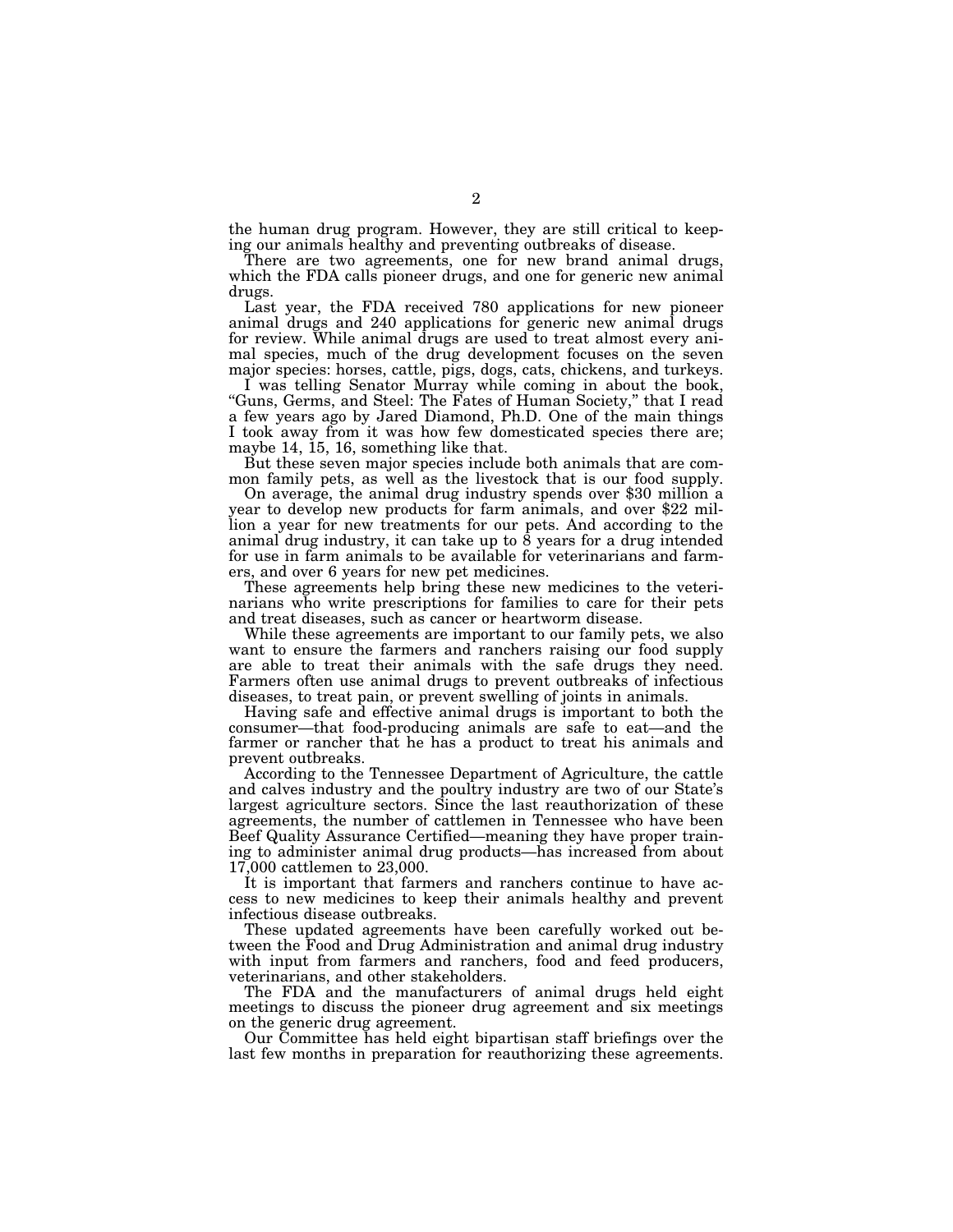Today, we are going to hear from Dr. Steven Solomon, a veterinarian and the Director for the Center for Veterinary Medicine at the FDA about the agreements. One of the important goals in the updated Animal Drug User Fee Agreements is for the FDA to reduce approval times in certain areas.

These user fees are a critical funding source for the FDA to do its job to expedite the review of safe and effective treatments for animals.

If Congress does not do its job to reauthorize these critical programs, more than 115 people, who work on reviewing these drugs, will lose their jobs. This will lead to delays in approving new animal drugs and bringing new treatments to farmers, ranchers, veterinarians, and families. We have to do this by August 1, 2018.

We hope to mark up these two important agreements by the end of this month so we can move them to the floor, and this Committee can continue our work on other important issues.

These agreements are essential to ensure the animal drugs on the market are safe and effective, and keep farm animals and pets healthy, and help keep our food supply safe.

I look forward to quickly reauthorizing them. Senator Murray.

#### OPENING STATEMENT OF SENATOR MURRAY

Senator MURRAY. Well, thank you very much, Mr. Chairman. Thank you, Dr. Solomon, for joining us today.

As we begin to work to reauthorize the Food and Drug Administration's Animal Drug and Animal Generic Drug User Fees, I am optimistic that we can do this with the same bipartisan spirit we brought to this important issue the last time the Animal Drug User Fee, or ADUFA, were up for reauthorization.

The same bipartisan spirit we brought to this issue last year when we passed the FDA Reauthorization Act and reauthorized the user fees for prescription drugs, medical devices, generic drugs, and biosimilars.

The FDA has a critical role in protecting public health and ensuring the safety of food, drugs, and devices that families in my home State of Washington and across the country depend on.

Part of that role is to ensure that our Nation's animal population is healthy. But the development of drugs for animals presents a unique set of challenges and considerations.

One challenge is the sheer set of different health needs we might use drugs for, from treating illnesses that might harm people or the animal to preventing them.

Another is the sheer number of different animals we care for from those that are commonly pets, like dogs, cats, and horses, to animals we commonly rely on for our food supply like chickens, and cows, and turkeys, and pigs.

To minor species that are not common, but are so important to their owners, or may be critically important to protecting public health.

Finally, we have to make sure the drugs approved are not only safe for the animals, but also safe for the people who may consume their meat and the environment around them.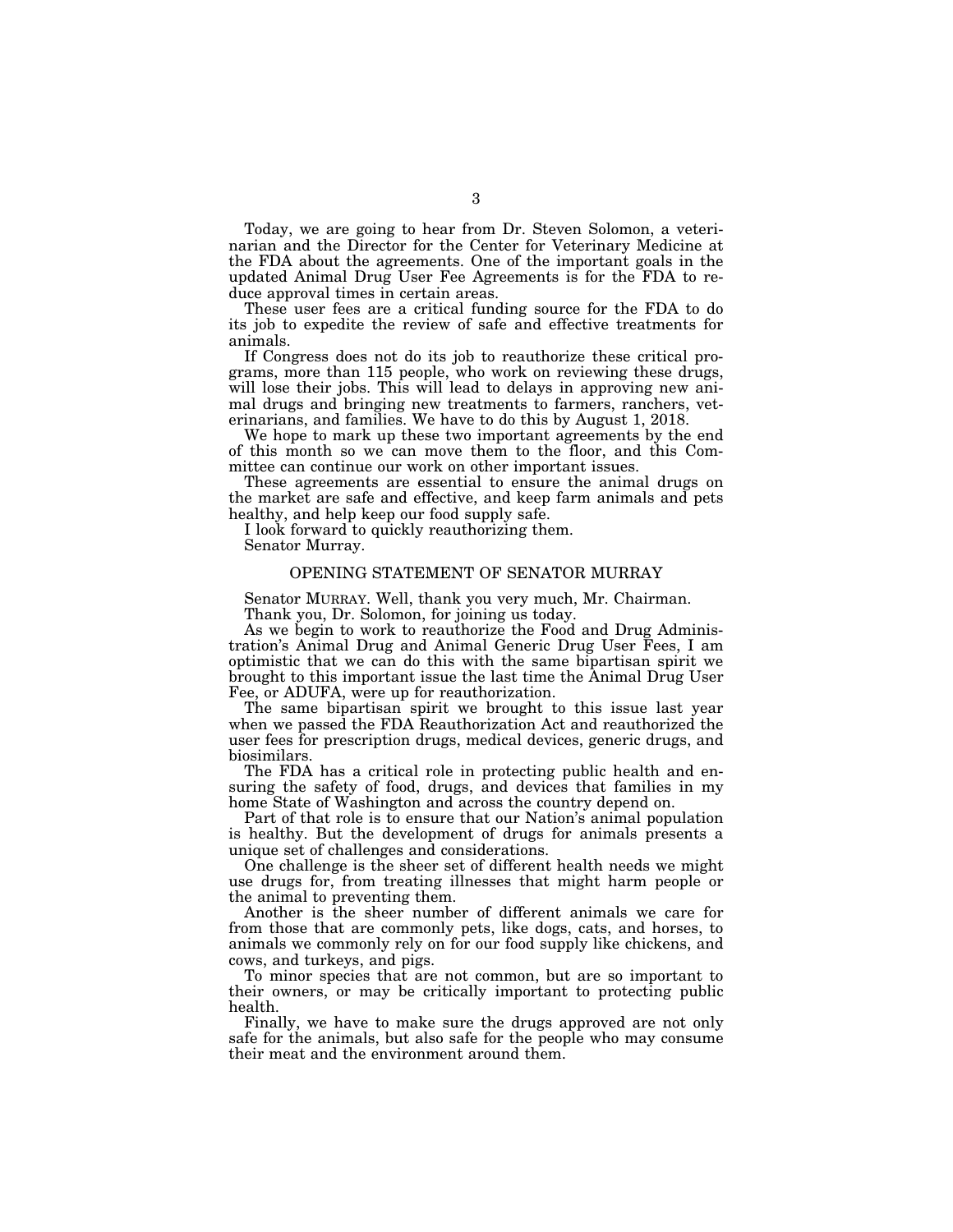The Animal Drug User Fee Agreements help the FDA maintain needed resources and manages this important task which affects our lives and our families in many ways.

Some of the ways are obvious and personal. When we go to the vet with a furry family member who has an injured paw or a runny nose, we want to know they are getting treatment that is safe and effective.

Some are less obvious, but no less important. We want our farmers and livestock producers to know that the products they use are humane for their animals and safe for consumers. We want to know how the drugs we give animals impact the larger environment, so that we are not creating dangerous and unintended negative consequences.

An important example of this is the work the FDA does to ensure antibiotics are being used judiciously in animals to avoid creating new resistant strains of bacteria that can harm our families.

I am pleased the FDA continues to collect antibiotic sales data and has taken valuable steps to drive down use of antibiotics in our food and animals.

I hope to hear more from you, Dr. Solomon, about how we can continue to better understand how antibiotics are being used in our food supply chain through collaboration with the Department of Agriculture.

As we work to reauthorize this important legislation, I am optimistic the new agreements can bring more collaboration and communication to the drug development process by bringing regulators and sponsors together earlier to clarify expectations.

Congress has historically reauthorized ADUFA with bipartisan support, and I believe this Committee can build on that track record if we keep our focus on ensuring the health and safety of our families and animals.

I am confident the insight from our witness today, and the stakeholders offering comments to our bipartisan discussion draft released last week, will help us do that.

Thank you, Dr. Solomon. Again, I am looking forward to your testimony.

The CHAIRMAN. Thank you, Senator Murray.

I want to thank Senator Murray and her staff, as well as the majority staff, for working so well together over the last couple of years on our user fee agreements.

They are complicated, and we were able to come to a consensus about them last August, and I look forward to the same kind of process here.

I am pleased to welcome Dr. Steven Solomon. He will have to up to 5 minutes to give his testimony. He was appointed Director of the Food and Drug Administration's Center for Veterinary Medicine in January 2017.

Before he was appointed as Director of that Center, Dr. Solomon served in various policy and leadership roles at the FDA for almost 30 years.

He was Deputy Associate Commissioner for Regulatory Affairs, the Assistant Commissioner for Compliance Policy, and is a veterinary medical officer in the Center for Veterinary Medicine.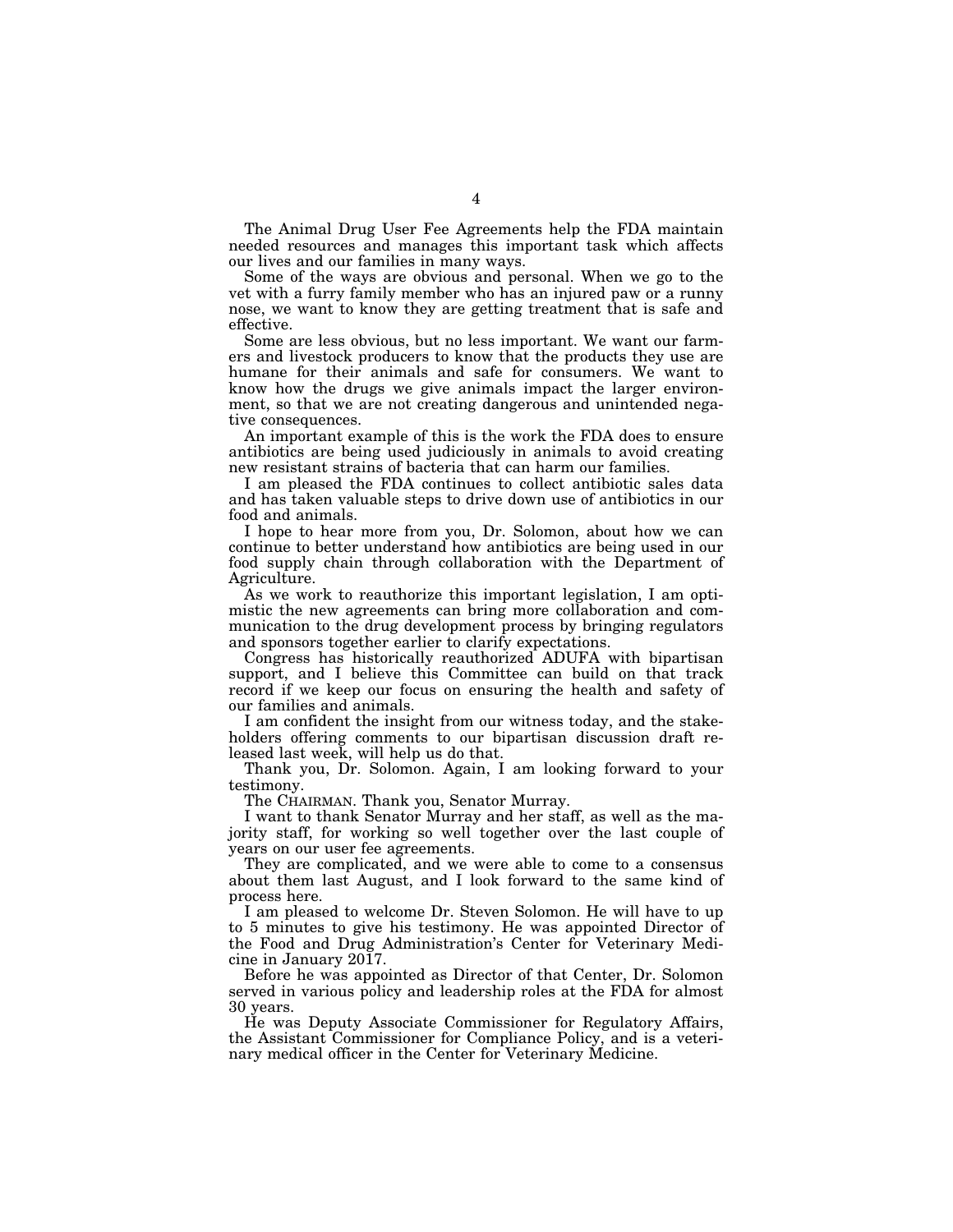Welcome, Dr. Solomon. Thank you for being here. We look forward to your testimony. If you can summarize in 5 minutes, we will then go to questions.

#### **STATEMENT OF STEVEN SOLOMON, DVM, MPH, DIRECTOR, CENTER FOR VETERINARY MEDICINE, U.S. FOOD AND DRUG ADMINISTRATION, ROCKVILLE, MARYLAND**

Dr. SOLOMON. Good morning, Chairman Alexander, Ranking Member Murray, and Members of the Committee.

I am Dr. Steven Solomon, Director of the Center for Veterinary Medicine at the Food and Drug Administration.

Thank you for the opportunity to discuss the FDA's proposals for reauthorization of the Animal Drug User Fee Act and the Animal Generic Drug User Fee Act.

As you mentioned, I recently returned to CVM as the Director after working extensively in other roles in the FDA. This is a very good time to be at CVM for a number of reasons, including the fact that we are seeking the development of significant and innovative new animal products. New animal drugs offer the promise of longer and healthier life for our pets and other companion animals.

For example, FDA has approved new oncology treatments for dogs targeting canine-specific tumors. These drugs represent a significant advance for veterinary medicine, which traditionally relies on human oncology treatments.

In recent years, the FDA has improved innovative therapy options that target bone changes in horses to treat a common cause of performance-ending lameness.

New stem cell therapies offer great promise for future veterinary treatments and cures. Meanwhile, approval of the first generic version of a vital heartworm treatment has alleviated a shortage of a critically important treatment for dogs and provided an alternative for pet owners.

The FDA plays a vital role in animal agriculture by reviewing safety and efficiency of new drugs for food-producing animals such as cattle, pigs, and chickens.

For Food-producing animals, we also evaluate whether products derived from treated animals are safe for human consumption.

Awareness of the public health challenge created by antimicrobial resistance has led to important changes in animal agriculture.

For example, as an alternative to antimicrobials, the FDA approved a new treatment to prevent mastitis in dairy cows. At the same time, animal welfare awareness has grown and we have approved the first drug to reduce pain in food producing animals.

The FDA considers timely review of new animal drug safety and effectiveness to be central to the agency's missions to protect and promote human and animal health.

ADUFA and AGDUFA are highly successful programs that enhance the availability of approved drugs for food producing and companion animals. Before their enactment, the FDA CVM had a large backlog of overdue submissions and sponsors had to wait, on average, 500 to 700 days for drug review. However, thanks to ADUFA and AGDUFA user fees, CVM eliminated the backlog in applications and dramatically reduced review times.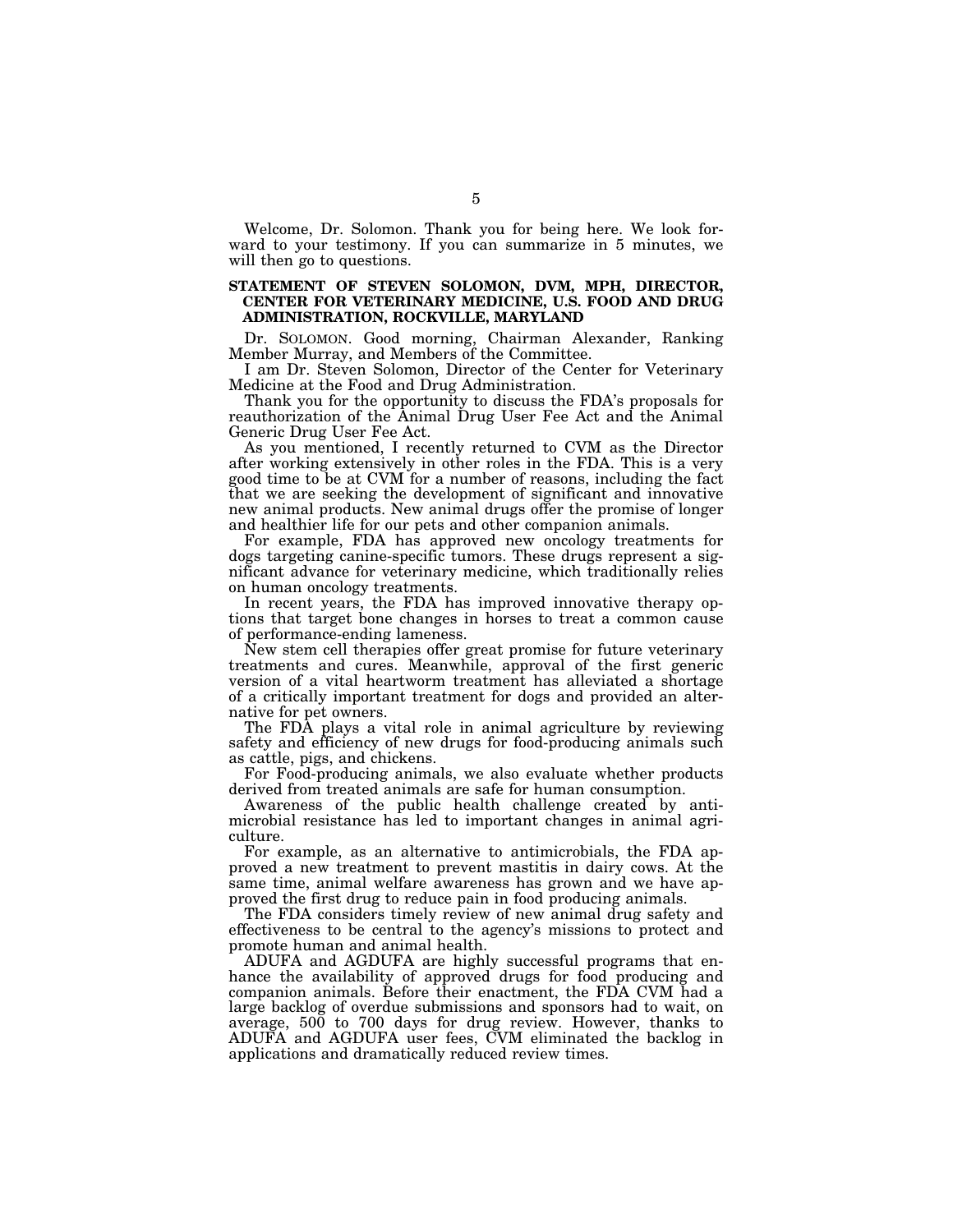Both programs enable the FDA to maintain an outstanding scientific and technical workforce, improve timely communication with drug sponsors, and achieve other efficiencies in the drug approval process while maintaining scientific standards for drug safety and efficiency.

However, without reauthorization, both programs will sunset on October 1, 2018. Timely reauthorization is needed to assure the FDA's ability to deliver continued high levels of performance and ensure there are no disruptions to these important programs.

The ADUFA IV proposal is built on the success of prior ADUFA achievements and proposes changes to current performance goals to further enhance review. In it, the FDA agrees to maintain current performance goals for most applications and submissions, and to add four new performance goals to enhance the exchange of scientific information.

The FDA would slash the timeframe for reviewing categorical exclusion and animal drug availability and combination medicated feed requests by two-thirds. We also established new goals for presubmission conferences and tissue residue method demonstrations.

ADUFA IV also includes an FDA commitment to work on implementing the U.S.-European Union Good Manufacturing Practice Inspection Mutual Recognition Agreement for animal drug facilities.

The AGDUFA III agreement includes a significant additional financial commitment from the animal generic drug industry that reflects its growth. These resources would help significantly decrease review times for multiple generic submissions and provide greater review predictability.

Both the ADUFA and the AGDUFA recommendations require 100 percent electronic submission starting next year to facilitate efficient review. Additionally, both programs include financial recommendations to bolster the program's stability.

The ADUFA IV and AGDUFA III agreements produced with considerable input from the FDA, industry, and other important stakeholders build on the achievements of these highly successful programs. They will ensure the FDA has the resources needed to conduct timely reviews and assist drug sponsors in fostering innovation, enhancing access to safe and effective therapies for food-producing and companion animals.

The FDA looks forward to working with the Committee to achieve a timely reauthorization of these important human and animal health programs.

Thank you for the opportunity to discuss the ADUFA and AGDUFA program.

I would be happy to answer any questions.

[The prepared statement of Dr. Solomon follows:]

#### PREPARED STATEMENT OF STEVEN SOLOMON

Good afternoon, Chairman Alexander, Ranking Member Murray, and Members of the Committee. I am Dr. Steven Solomon, Director of the Center for Veterinary Medicine (CVM) at the Food and Drug Administration (FDA or the Agency), which is part of the Department of Health and Human Services (HHS). Thank you for the opportunity to discuss FDA's proposals for the reauthorization of the Animal Drug User Fee Act and the Animal Generic Drug User Fee Act for an additional 5 years (ADUFA IV and AGDUFA III).

I recently returned to CVM as the Director after more than 20 years serving in other roles in FDA. This is a very exciting time for veterinary therapeutics nec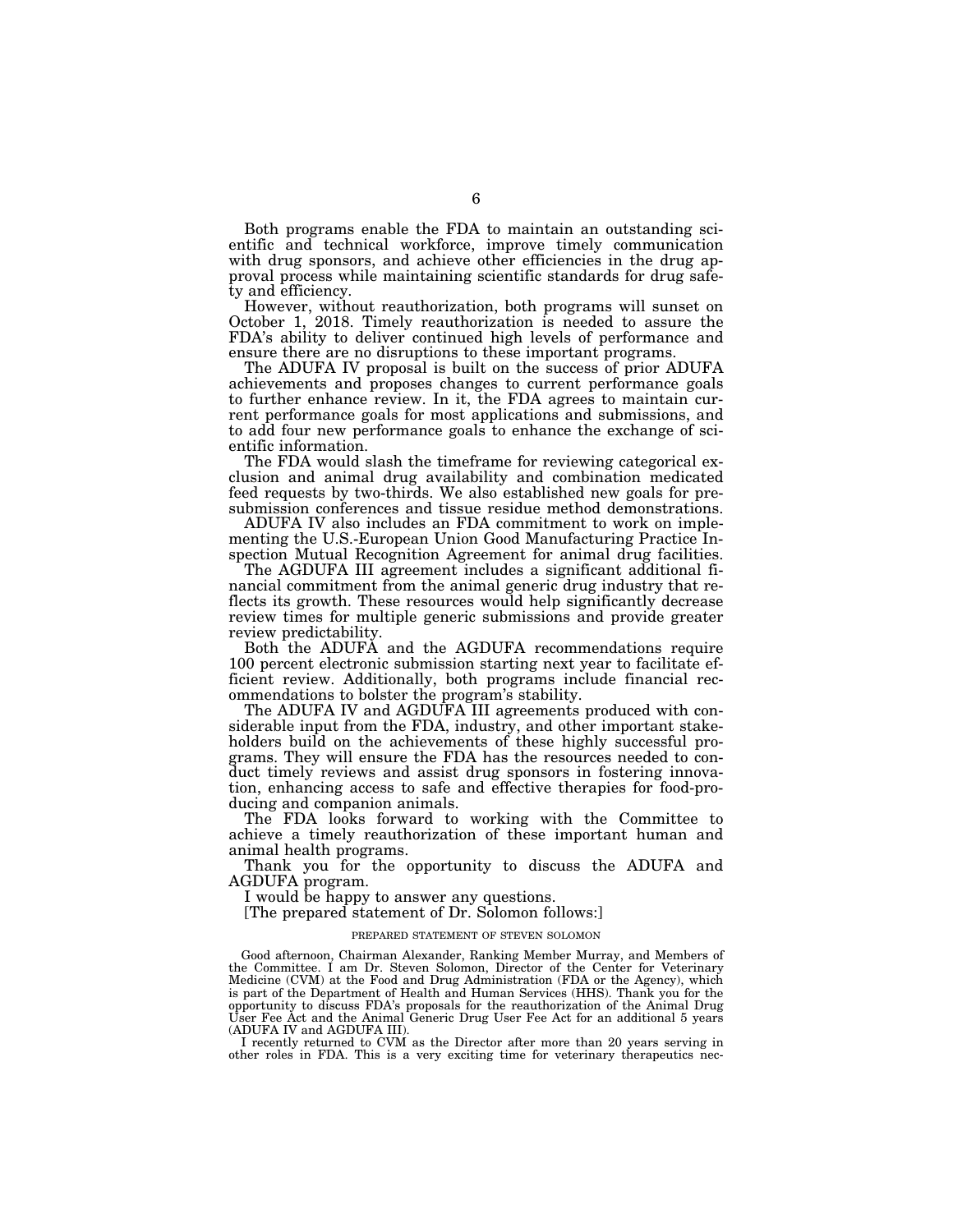essary to protect both animal and human health. Advances in biotechnology are leading to the development of innovative, new animal drug products and approaches that offer the promise of a safer and healthier future for the people and animals

According to the American Veterinary Medical Association, more than half of American households include pets, most of whom are viewed as part of their fami-lies. Overall, this includes approximately 70 million dogs, 74 million cats—and a diverse assortment of birds, fish, and other animals. Our companion animals are living longer as promising new products are being developed to treat chronic and insidious diseases. In recent years, FDA has approved innovative treatment options, including two treatments for navicular disease in horses, one of the most common causes of lameness. The drugs, for the first time, target bone changes commonly caused by the disease. FDA has also approved new oncology treatments for dogs targeting canine-specific tumors. The drugs represent a significant advance for veterinary medicine which traditionally relies on oncology treatments approved for humans to treat cancer in animals. These approved animal drugs contain canine-specific dosing instructions and safety information. Stem cell therapies offer great promise for future veterinary treatments and cures. Meanwhile, approval of the first generic version of a vital heartworm treatment has alleviated a shortage of this critically important treatment for dogs—and provided a safe, effective, and more affordable alternative for pet owners.

FDA plays a vital role in animal agriculture by reviewing the safety and efficacy of new drugs for food producing animals, such as cattle, pigs, and chickens. When reviewing new animal drugs indicated for food producing animals, FDA also evaluates whether edible products derived from treated animals (e.g., meat, milk and eggs) are safe for human consumption. Awareness of the public health crisis created by antimicrobial resistance has led to important changes in animal agriculture—and innovative new products. For example, as an alternative to antimicrobials, FDA approved a new treatment to prevent mastitis in dairy cows. Another innovative new approval was the first drug to reduce pain in food producing animals.

FDA considers timely review of the safety and effectiveness of new animal drug applications (NADAs) to be central to the Agency's mission to protect and promote human and animal health. ADUFA and AGDUFA are highly successful programs that facilitate the availability of approved products for food-producing and other animals and foster a flexible, risk-based review framework to accommodate innovative approaches to drug development. Prior to initiating these user fee programs, FDA's CVM had a large backlog of overdue submissions, and sponsors had to wait on average 500 days for pioneer drug review responses and 700 days for generic drug review responses. As a result of ADUFA and AGDUFA user fees, CVM eliminated the backlog in applications and has dramatically reduced the time needed to review animal drug applications and other submissions. Both programs help FDA to maintain a stable scientific and technical workforce, improve timely communications with drug sponsors, and achieve other efficiencies in the drug approval process while maintaining science-based regulatory standards for drug safety and efficacy.

In my testimony today, I will provide the status of FDA's reauthorization activities. I will also provide some information about each program, our achievements to date, and our proposed changes.

#### **Status of FDA's Reauthorization Activities**

The ADUFA III and AGDUFA II provisions of the Federal Food, Drug, and Cosmetic (FD&C) Act will sunset on October 1, 2018. Timely reauthorization is needed to ensure FDA's ability to deliver continued high levels of performance and help ensure there are no disruptions to these important programs. FDA began the reauthorization process on May 16, 2016, with public meetings for both programs. These meetings included presentations by FDA and presentations and public comment by representatives of different stakeholder groups, including regulated industry, veterinary professionals, scientific and academic experts, and representatives of consumer advocacy groups. Transcripts and webcast recordings are available on FDA's website at *https://www.fda.gov/ForIndustry/UserFees/AnimalDrugUserFeeActADUFA/ ucm042891.htm* for ADUFA and *https://www.fda.gov/ForIndustry/UserFees/ AnimalGenericDrugUserFeeActAGDUFA/ucm270232.htm* for AGDUFA.

Based on comments to a public docket and the Agency's own analysis of program challenges, FDA developed a set of potential proposed enhancements for ADUFA IV and AGDUFA III and began negotiations with industry. AGDUFA III negotiations took place between August 2016 and January 2017; ADUFA IV negotiations took place between October 2016 and April 2017. Discussions with a broader group of stakeholders also occurred throughout this process.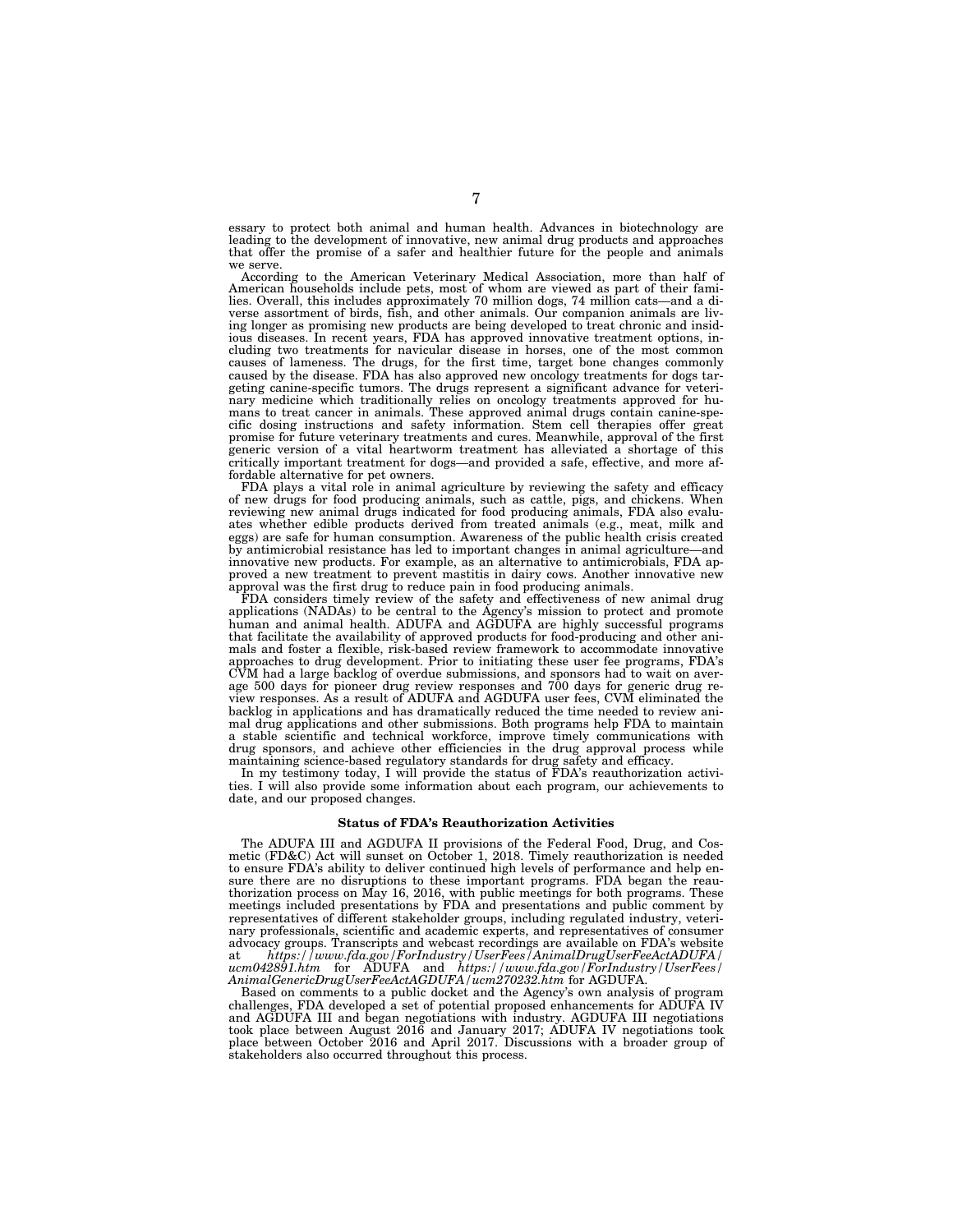Negotiated recommendations were published in the *Federal Register* in October for public comment. 1 Final public meetings were held on November 2, 2017, to discuss the ADUFA IV and AGDUFA III recommendations and solicit input from stakeholders. The final recommendations were transmitted to Congress in early January, and include, for each program, the goals letter outlining performance metrics, proposed legislative language, and a summary of public comments.

#### **ADUFA Background**

The 5-year reauthorization cycles for ADUFA—and AGDUFA—have supported continuous program innovation, evaluation, and improvement. Through successive reauthorizations, program enhancements have evolved and expanded to include extensive communication and consultation between drug sponsors and FDA throughout drug development. ADUFA I enabled FDA to increase the number of staff dedicated to animal drug review by approximately 30 percent. ADUFA II included important measures to enhance communications with industry, develop and implement electronic submission capability for applications and submissions, and added pre-approval foreign inspection goals. It also supported 10 public workshops on mutually agreed upon topics.

ADUFA III added review flexibility to shorten second-cycle review and included extensive information technology enhancements. The early information process has fostered drug product innovation and increased the availability of safe and effective products. Early information leverages existing data and informs the scope of animal studies required to demonstrate the new animal drug's safety and effectiveness, which helps move the project more quickly into clinical trials.

Under ADUFA III, FDA has made multiple enhancements to the chemistry, manufacturing, and controls (CMC) technical section of the NADA—one of the most complex components of the new animal drug submission—which have reduced overall review time. The Agency now permits the submission and review of early completed CMC information, permits comparability protocols to be submitted as protocols without substantial data in an investigational new animal drug (an INAD) file, and permits certain prior approval manufacturing supplements to be resubmitted as Supplements—Changes Being Effected in 30 Days (CBE–30's).

FDA continues to improve communications, timeliness, and predictability of foreign pre-approval inspections. As a result of ADUFA III, sponsors may voluntarily submit a list of foreign manufacturing facilities they anticipate including in their applications subject to pre-approval inspections for the following fiscal year. Six sponsors voluntarily submitted such lists in FY 2016, allowing better planning for all parties involved and timely execution of good manufacturing practice (GMP) inspections by FDA.

Also as part of ADUFA III, FDA agreed to two long-term goals. First, we agreed to explore the possibility of pursuing statutory changes to expand the use of conditional approval. FDA is continuing work on the goal of exploring the feasibility of statutory revisions to expand the use of conditional approvals to other appropriate categories of new animal drug applications beyond the current FD&C Act authority provided under the Minor Use and Minor Species Animal Health Act of 2004 (MUMS Act). CVM formed a Conditional Approval Working Group that has conducted preliminary activities to evaluate the feasibility, practicality, criteria, and potential requirements for expanding the use of conditional approval to certain major uses in major species. FDA is committed to continuing to explore through a public and transparent process the expanded use of conditional approval consistent with the Agency's mission to protect and promote public health. In our second long-term goal, FDA agreed under ADUFA III to explore the feasibility of statutory revisions that may modify the current requirement that the use of multiple new animal drugs in the same medicated feed each be subject to a separate approved application. The Agency held a public meeting on March 16, 2015, to discuss this issue with stakeholders. In FY 2016, CVM fulfilled its commitment as outlined in the ADUFA III goals letter and provided written recommendations concerning the use of multiple new animal drugs in the same medicated feed for consideration through the *Federal* 

<sup>&</sup>lt;sup>1</sup> FDA, "Animal Drug User Fee Act; Recommendations; Request for Comments; Extension of Comment Period," Docket No. FDA—2011—N—0656, October 25, 2017, 82 FR 49380–82, available at https://www.gpo.gov/fdsys/pkg/FR-2017-10-25/pdf/2017-23172.pdf; FDA, "Animal Generic Drug User Fee Act; Recommendations; Request f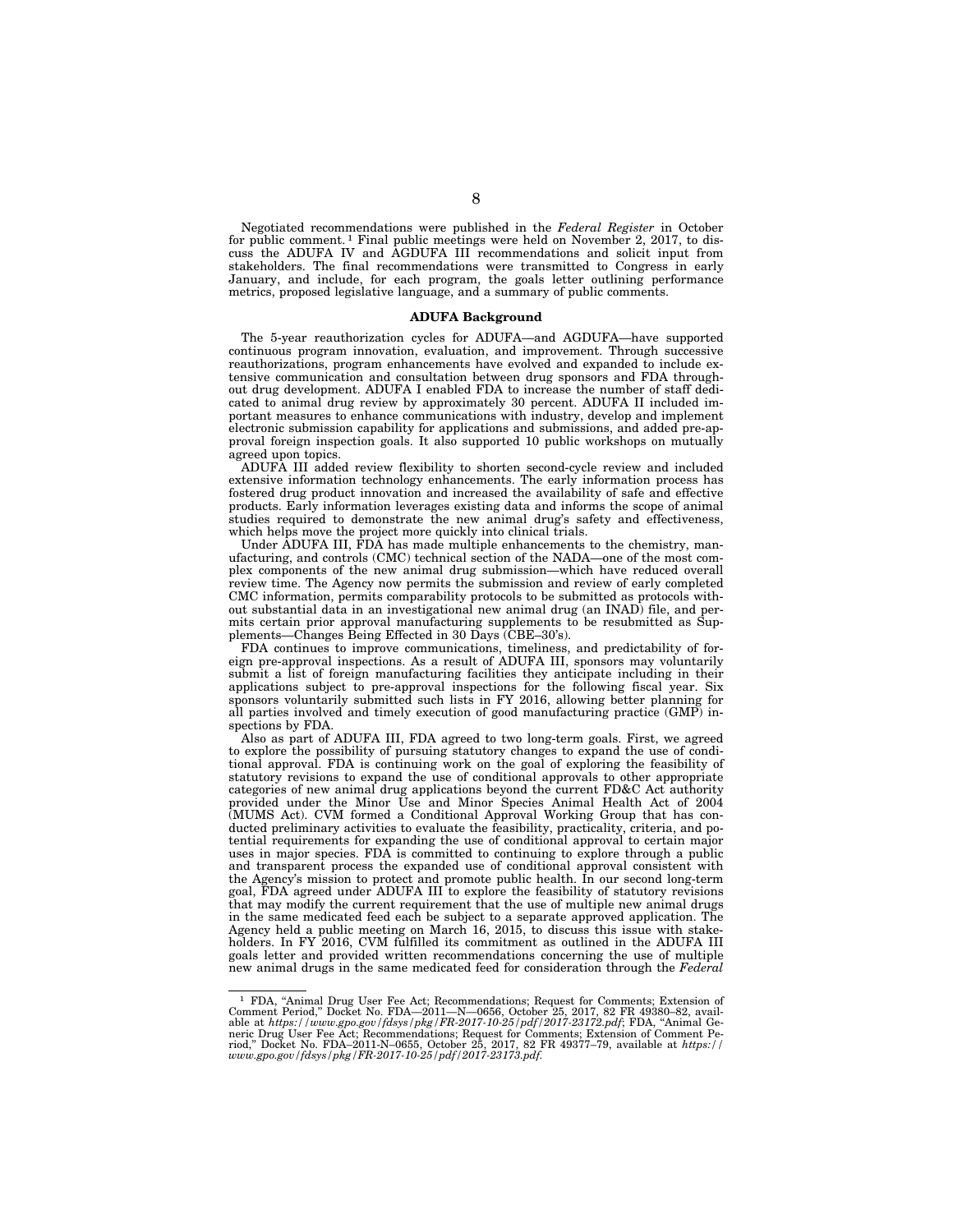*Register* on May 2, 2016. 2 This proposal formed the basis for process changes being recommended in ADUFA IV.

#### **ADUFA Performance**

FDA continues to deliver predictable high levels of performance against ADUFA goal commitments for timely review, as shown in Table 1. Final FY 2016 performance data show FDA exceeded the 90 percent review performance level for all seven submission types. In preliminary FY 2017 performance, FDA is currently exceeding the review-time goal for all seven submission types.

#### **Table 1: FDA Review Performance—ADUFA FY 2016: Percent of Submissions Acted on by Goal Date**

| <b>Application/Submis-</b><br>sion Type                             | Filed    | Goal: Act on 90<br><b>Percent Within</b> | On Time | Overdue        | <b>Percent on Time</b> |
|---------------------------------------------------------------------|----------|------------------------------------------|---------|----------------|------------------------|
| Original NADAs<br>and Reactivations                                 | 15       | 180 days                                 | 14      | 1              | 93                     |
| Administrative<br><b>NADAs</b>                                      | 18       | 60 days                                  | 18      | $\theta$       | 100                    |
| Non-manufac-<br>turing Supple-<br>mental NADAs<br>and Reactivations | $\theta$ | 180 days                                 | 0       | $\theta$       |                        |
| Manufacturing<br>Supplemental<br>NADAs and Reac-<br>tivations       | 324      | 120 days                                 | 322     | $\overline{2}$ | 99                     |
| Qualifying Label-<br>ing Supplements                                | 6        | 60 days                                  | 6       | $\theta$       | 100                    |
| <b>INAD Studies</b>                                                 | 181      | 180 days                                 | 181     | 0              | 100                    |
| <b>INAD Study Proto-</b><br>cols                                    | 277      | 50 days                                  | 275     | $\overline{c}$ | 99                     |

NADA = New Animal Drug Application; INAD = Investigational New Animal Drug

#### **Proposal for ADUFA IV**

ADUFA IV builds on the success of prior ADUFA achievements. The negotiated recommendations propose changes to current performance goals to further enhance review.

FDA agrees to maintain the ADUFA III performance goals regarding review of most original and administrative NADAs, investigational new animal drug studies, non-manufacturing supplemental NADAs, and reactivations. To enhance the exchange of scientific information, the Agency and industry have agreed on four new performance goals in ADUFA IV: reducing the timeframe for reviewing Categorical Exclusion requests from 180 to 60 days for certain qualifying submissions; shortening the review timeframe for combination medicated feed applications requiring no data; scheduling pre-submission conferences within 60 days upon FDA's receiving a complete agenda request; and for a product requiring a tissue residue method trial, scheduling the method demonstration within 120 days of receiving a complete request. The ADUFA IV recommendations also include a provision requiring 100 percent electronic submission starting in FY 2019 and a commitment by FDA to

<sup>&</sup>lt;sup>2</sup> FDA, "Recommendations on the Regulation of Combination Drug Medicated Feeds; Availability; Reopening of Comment Period; Request for Comments," Docket No. FDA–2014-N–1050,<br>April 29, 2016, 81 FR 25677–78, available at *https://www.regulations.gov/document'D=FDA*–<br>2014-N-1050-0002; and FDA, "Recommendation cated Feeds,'' May 2, 2016, available at *https://www.regulations.gov/docket?D=FDA-2014-N-1050.*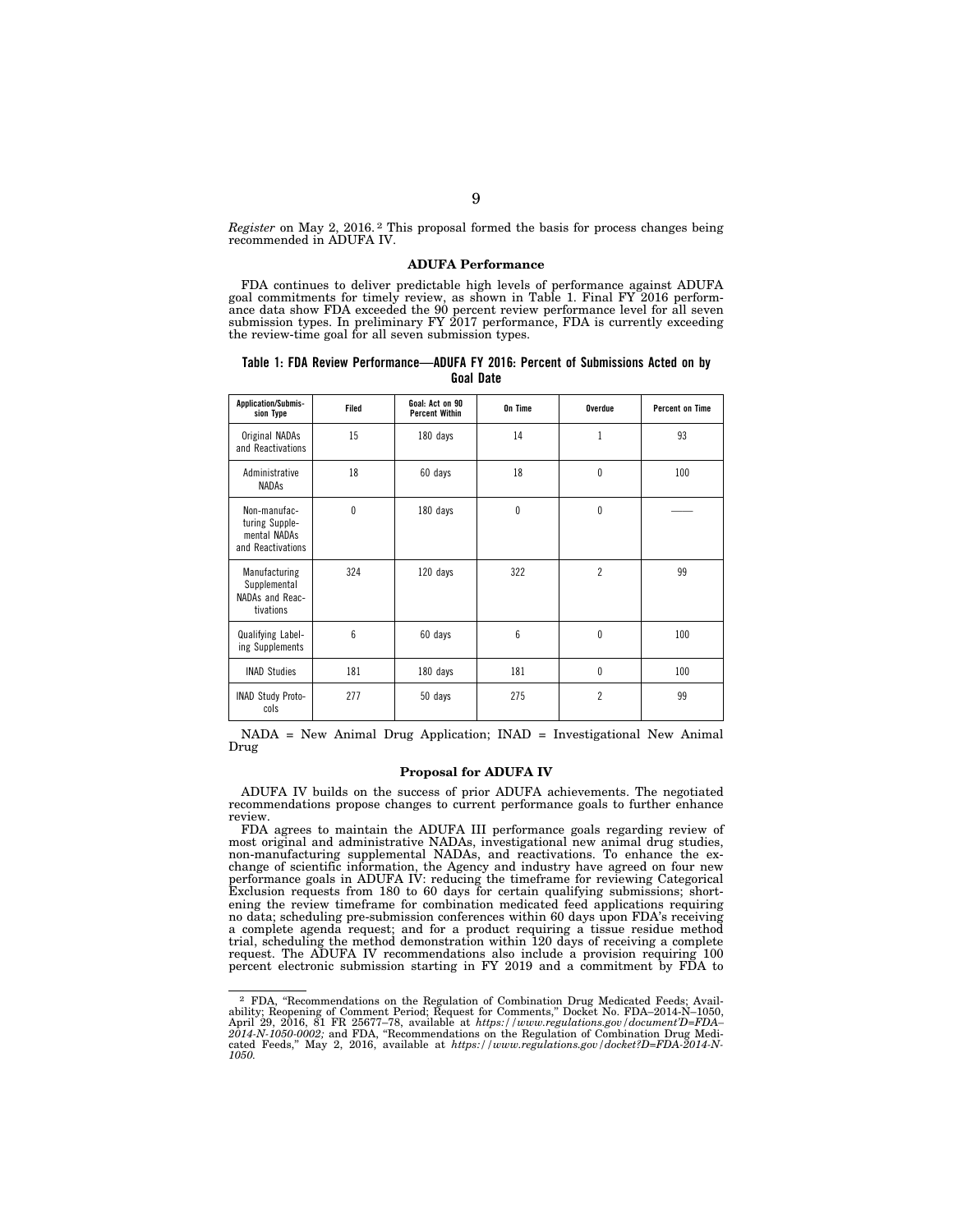work on implementing the U.S.-European Union GMP Inspection Mutual Recognition Agreement for animal drug facilities.

Additionally, ADUFA IV offers the following recommendations:

- Eliminating the Offset Provision, which will allow any excess collections to be more readily available for use by FDA for the process for the review of animal drug applications.
- In conjunction with eliminating the Offset Provision, for any fiscal year the Workload Adjuster is invoked in which FDA had excess collections in the second preceding fiscal year, provide for FDA to reduce the workloadbased fee increase by the amount of excess collections. If FDA did not have excess collections in the second preceding fiscal year, FDA will collect the full amount of the workload-adjusted fee revenue.
- Continuing to authorize recovery of collection shortfalls; however, provide for any fee increase to recover shortfalls to be reduced by the amount of remaining prior year excess collections not already applied for purposes of reducing workload-based fee increases.
- Modifying the Workload Adjuster base years from ADUFA II (FY 2009 through  $\overline{FY}$  2013) to ADUFA III ( $\overline{FY}$  2014 through  $\overline{FY}$  2018) to ensure the adjuster adequately captures changes in FDA's workload during ADUFA IV.

The ADUFA IV recommendations submitted to Congress include total fee revenue estimates for FY 2019 of \$30,300,000, which includes one-time information technology funding in the amount of \$400,000. The proposed statutory language specifies base annual fee revenue of \$29,900,000 for each of FY 2020 through FY 2023; however, this amount is subject to possible adjustments, including for inflation, workload, and collections shortfall.

#### **AGDUFA Background**

AGDUFA I authorized FDA's first-ever generic animal drug user fee program, launched in FY 2009, to provide livestock and poultry producers and pet owners with greater access to safe, effective, and more affordable generic animal drugs. Under AGDUFA I, FDA increased the number of staff dedicated to generic new animal drug application review by approximately 45 percent enabling the Agency to accelerate review, eliminate a backlog of 680 applications, and create a more predictable, streamlined process, including electronic submission capability. Electronic submissions have grown from approximately 3 percent of submissions in FY 2011 to 58 percent in FY 2017.

AGDUFA II included further enhancements. FDA added flexibility with a secondcycle shortened review process for key submission types, such as protocols, data submissions, and applications that significantly impact the generic new animal drug approval timeline.

Qualifying submissions receive a significantly reduced second-cycle review to shorten approval timelines. FDA also made multiple enhancements to the CMC technical section, similar to the ADUFA changes noted above.

AGDUFA II added a pre-approval foreign inspection goal to improve communications, timeliness, and predictability of these inspections. FDA also developed question-based review (QbR) for bioequivalence submissions, and deployed a QbR for blood-level bioequivalence protocol submissions. Additional templates to further enhance the review of bioequivalence submissions are currently under development.

#### **AGDUFA Performance**

FDA continues to review sponsor submissions and deliver predictably high levels of performance against AGDUFA goal commitments for timely review, as shown in Table 2. Final FY 2016 performance data show FDA exceeded the 90 percent ontime goal for all five submission types. Based on preliminary analysis of FY 2017 performance, FDA is again on track to exceed the review-time goals for all five submission types.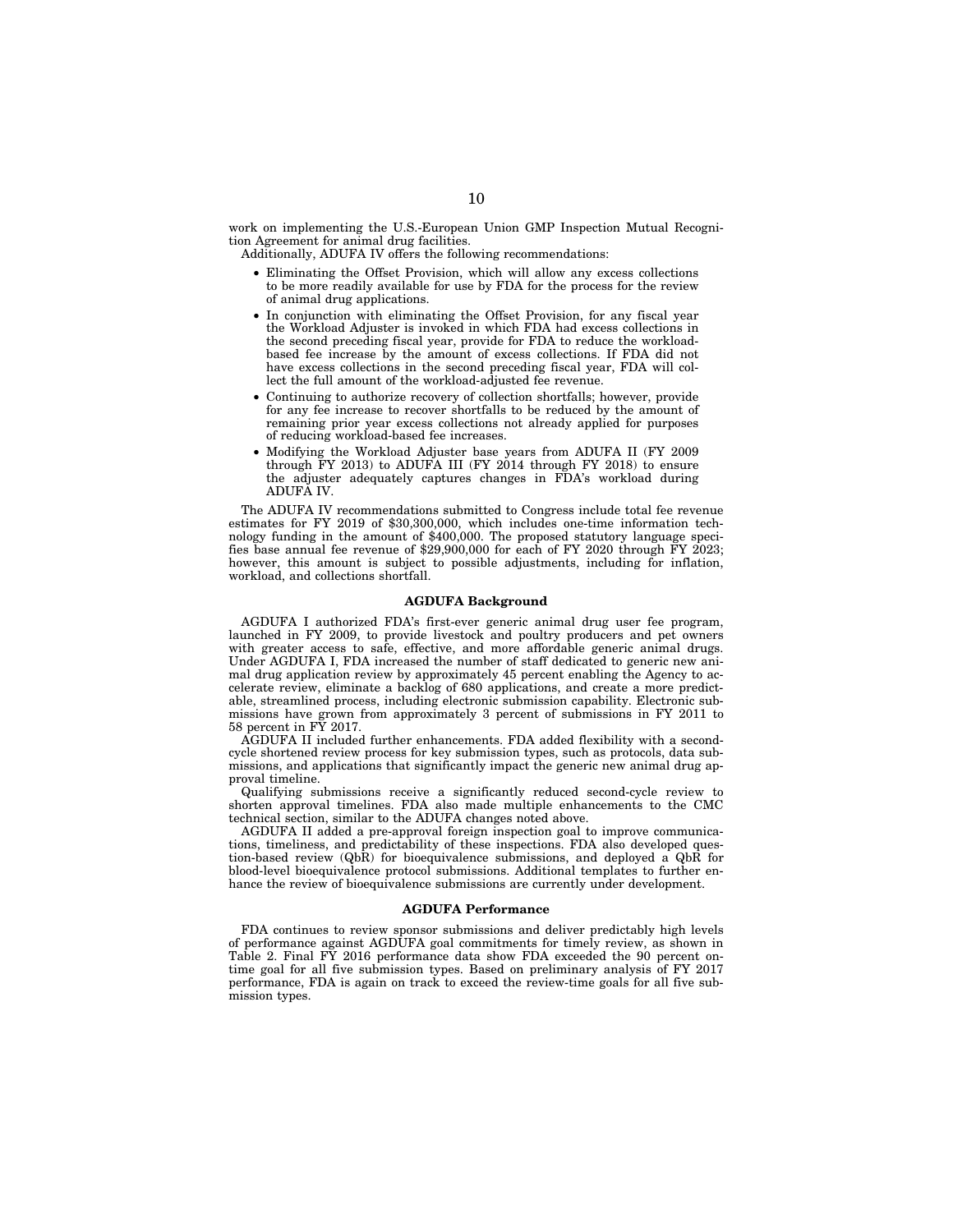| <b>Submission Type</b>                                         | Filed | Performance Goal:<br>Act on 90 Percent<br>within | On Time | Overdue        | <b>Percent on Time</b> |
|----------------------------------------------------------------|-------|--------------------------------------------------|---------|----------------|------------------------|
| Original ANADAs<br>and Reactivations                           | 16    | 270 days                                         | 16      | 0              | 100                    |
| Administrative<br>ANADAS                                       |       | 100 days                                         |         | 0              | 100                    |
| Manufacturing<br>Supplemental<br>ANADAs and Re-<br>activations | 156   | 270 days                                         | 153     | 3              | 98                     |
| <b>JINAD Studies</b>                                           | 63    | 270 days                                         | 61      | $\overline{c}$ | 97                     |
| <b>JINAD Protocols</b>                                         | 22    | 100 days                                         | 22      | 0              | 100                    |

**Table 2: FDA Review Performance—FY 2016: Percent of Submissions Acted on by Goal Date** 

ANADA = Abbreviated New Animal Drug Application; JINAD = Generic Investigational New Animal Drug

#### **Proposal for AGDUFA III**

The AGDUFA III negotiated agreement includes a significant, additional financial commitment from the animal generic drug industry that reflects the program's growth. The agreement is designed to slash review times for generic submissions and increase the predictability of FDA's review process by providing CVM resources sufficient to keep pace with actual costs. Review times for the following submission types will be cut as indicated in Table 3 below: ANADAs (originals, reactivations, and administrative); prior approval supplements; and JINAD data submissions and protocols. Like the ADUFA IV recommendation, AGDUFA III also would require 100 percent electronic submission starting in FY 2019.

**Table 3: AGDUFA III Performance Goal Review Times (Complete 90 percent within the following number of days)** 

| <b>Application Type</b>                                                | <b>Current Goal</b> | <b>AGDUFA III Proposal</b>              |
|------------------------------------------------------------------------|---------------------|-----------------------------------------|
| Administrative Abbreviated New Animal Drug Application<br>(ANADA)      | 100                 | 60                                      |
| ANADA originals/reactivations                                          | 270                 | 240 (180 day review $+60$ day<br>admin) |
| ANADA reactivations (shortened review)                                 | 190                 | 120 (60 day review $+$ 60 day admin)    |
| Prior Approval supplements (Chemistry, Manufacturing,<br>and Controls) | 270                 | 180                                     |
| Generic Investigational New Animal Drug (JINAD) data<br>submissions    | 270                 | 180                                     |
| JINAD data submissions (shortened review)                              | 90                  | 60                                      |
| JINAD protocols                                                        | 100                 | 75                                      |

Additionally, AGDUFA III offers the following recommendations:

- Eliminating the Offset Provision, which will allow any excess collections to be more readily available for use by FDA for the process for the review of generic new animal drug applications.
- In conjunction with eliminating the offset provision, for any fiscal year the Workload Adjuster is invoked in which FDA had excess collections in the second preceding fiscal year, provide for FDA to reduce the workloadbased fee increase by the amount of excess collections. If FDA did not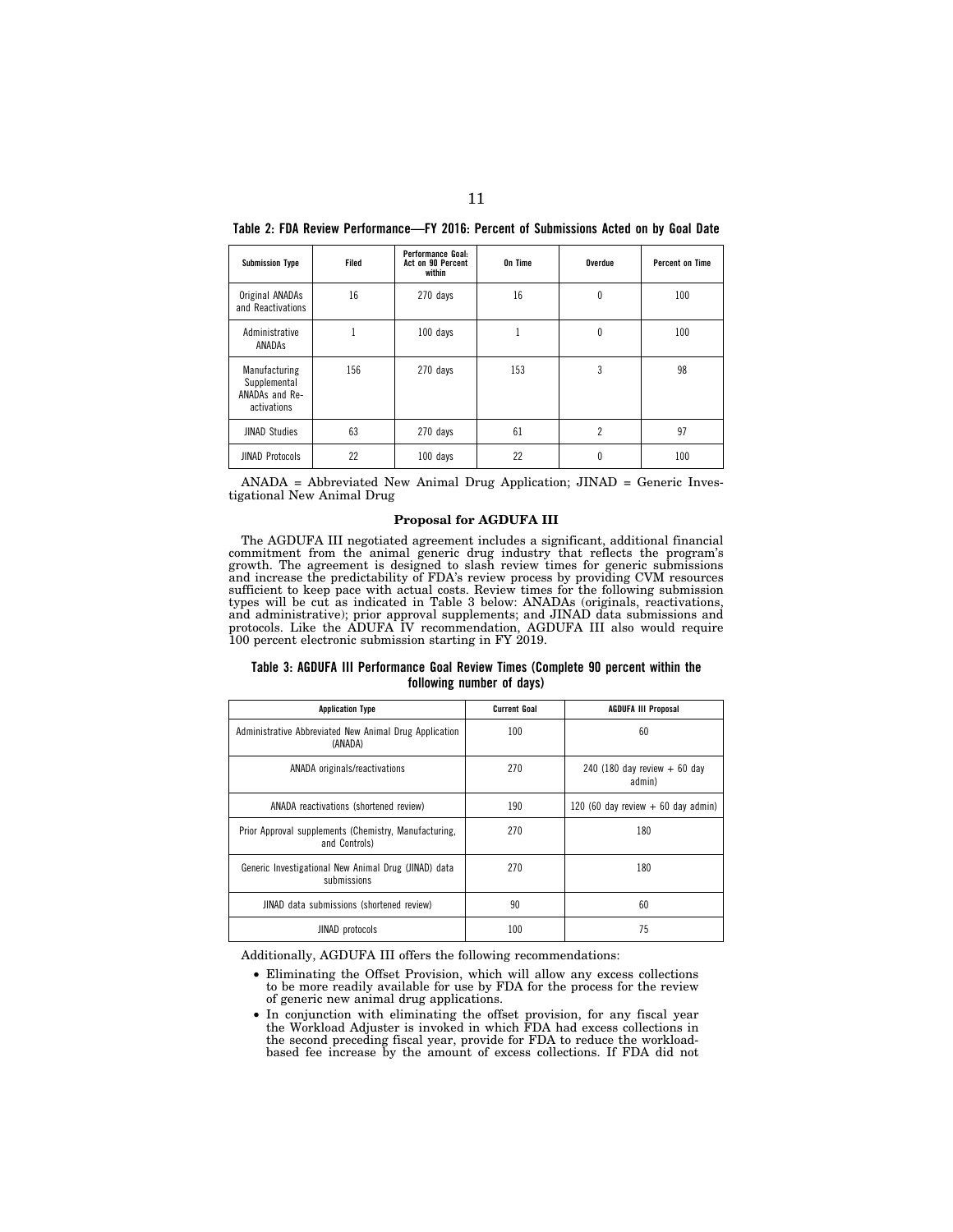have excess collections in the second preceding fiscal year, FDA will collect the full amount of the workload-adjusted fee revenue.

- Modifying the Inflation Adjuster from a fixed 4 percent in AGDUFA II to a variable inflation adjuster in AGDUFA III, matching the inflation adjuster used for the ADUFA program.
- Modifying the Workload Adjuster base years from AGDUFA I (FY 2009 through FY 2013) to AGDUFA II (FY 2014 through FY 2018) to ensure the adjuster adequately captures changes in FDA's workload during AGDUFA III.

The AGDUFA III recommendations submitted to Congress include total fee revenue estimates for FY 2019 of \$18,300,000; in FY 2020 through FY 2023, this amount is subject to possible adjustments, including for inflation and workload.

#### **Conclusion**

The ADUFA IV and AGDUFA III agreements, produced with considerable input from FDA, industry, and other important stakeholders, build on the achievements of these highly successful programs. They will help ensure FDA has the resources needed to conduct timely reviews and assist drug sponsors in bringing more animal drugs to the market. They also will foster innovation and provide enhanced access to safe and effective animal therapies. FDA looks forward to working with the Committee to achieve a timely reauthorization of these important human and animal health programs.

Thank you for the opportunity to discuss the ADUFA and AGDUFA programs. I would be happy to answer any questions.

The CHAIRMAN. Thank you, Dr. Solomon, and thank you for being here.

We will now go a 5 minute round of questions and we will start with Senator Isakson.

Senator ISAKSON. Thank you, Mr. Chairman.

Thank you for being here today. I have a couple of questions, one on the Center for Veterinary Medicine's Draft Guidance for Industry on No. 187.

It is my understanding that you have issued a policy that will consider gene-edited animals as animal drugs regardless of how minor or complex the edit is.

Is that correct?

Dr. SOLOMON. The regulatory framework under 187 is that they are new animal drugs. However, many of these products, we would be able to use enforcement discretion to and therefore, not have to go through a review process.

For example, things like genetically altered fish that are these little glow fish that you see, we did an evaluation of those and found that they pose no human safety, no target animal safety problems, and no environmental concerns. Therefore, we used enforcement discretion and did not apply those standards.

Similar, we apply other standards for animal models of disease and other laboratory animals under that framework.

Senator ISAKSON. Again, I am not a scientific or a medical person, so I want to make sure I understand.

If you approve a gene edit treatment for one type of animal, it is approved for all animals.

Is that what you are saying?

Dr. SOLOMON. We base on the risk associated with the type of animal and the gene editing it is. If it is associated with a foodproducing animal, then there is more review and we use the regulatory framework of getting the data for a new animal drug.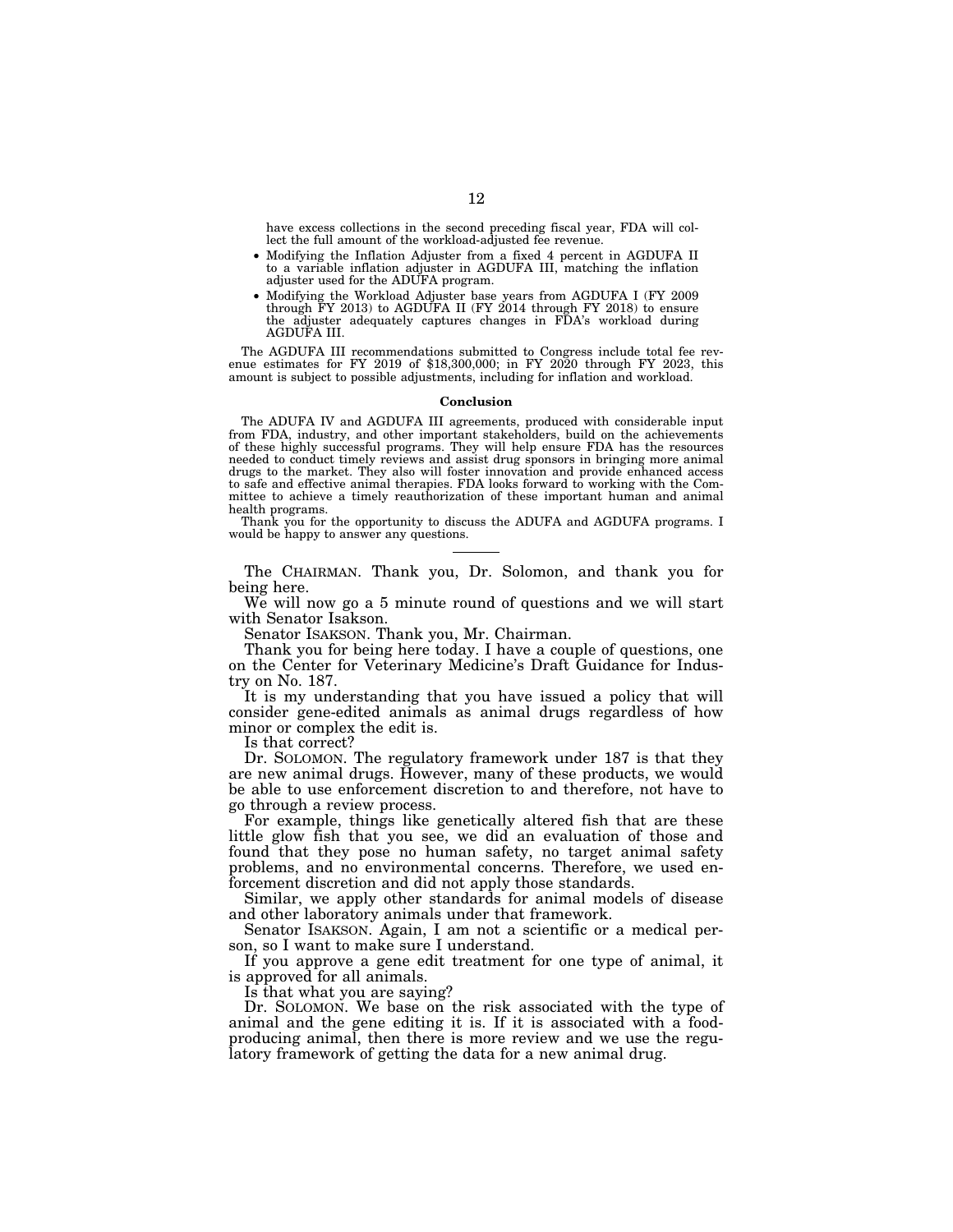If we find no concerns on safety, then we are able to use enforcement discretion and allow those to go to market without a review process.

Senator ISAKSON. Has it ever come up as a trade issue with the Europeans, or the Koreans, or others because it is like a GMO, like a genetic modification?

Dr. SOLOMON. There are very few of these animals on the market, so it has not been a trade issue, although, we certainly understand there is great sensitivity on these issues.

Senator ISAKSON. Are you issuing any conditional modifications or conditional approvals at the Center?

Dr. SOLOMON. Conditional approvals were authorized by Congress under the Minor Use and Minor Species Act of 2004 and therefore, other than the species that Senator Alexander mentioned before as the major species.

We have had four products get conditional approval. One has gone through full approval process. It is on the market. It is a product for fish. There is another one that is still under review and two of the products could not make it through the conditional approval process, which requires full efficacy review at the end of 5 years.

Senator ISAKSON. I know rabies is controlled, to a certain extent, by the disbursement of rabies medicine in the wild, hoping it will be consumed by raccoons and other types of animals that could carry rabies.

Do you have the same approval authority on those types of drugs as you would any that is given to an animal?

Dr. SOLOMON. For veterinary biologics, like a rabies vaccine, they are actually approved by Center for Veterinary Biologics. That is part of the USDA, not the FDA for biologics.

That differs from where we are on human biologics, which are approved by our Center for Biologics within the FDA.

Senator ISAKSON. Thank you, Mr. Chairman.

The CHAIRMAN. Thank you, Senator Isakson.

Senator Murray.

Senator MURRAY. Thank you.

Dr. Solomon, animal drugs face additional development challenges compared to human drugs. They can only be used for their approved indications. They have to be assessed for their impact on the environment, and they may need to be evaluated for how they impact meat or other food products.

In addition, since animal drugs are approved for a given species, there are often fewer subjects available for clinical trials.

During the recent reauthorization of the human Drug User Fees, Congress, FDA, and the industry worked to ensure the agency is considering all scientific tools to demonstrate a drug meets the gold standard of safety and efficacy like using real world evidence and embracing alternative clinical trial designs to overcome challenges in the human drug development.

I wanted to ask you, what has the agency learned from previous animal and human drug user fee cycles that can help address innovation and development challenges for animal drugs under the FDA's current legal authorities?

Dr. SOLOMON. Thank you for that question.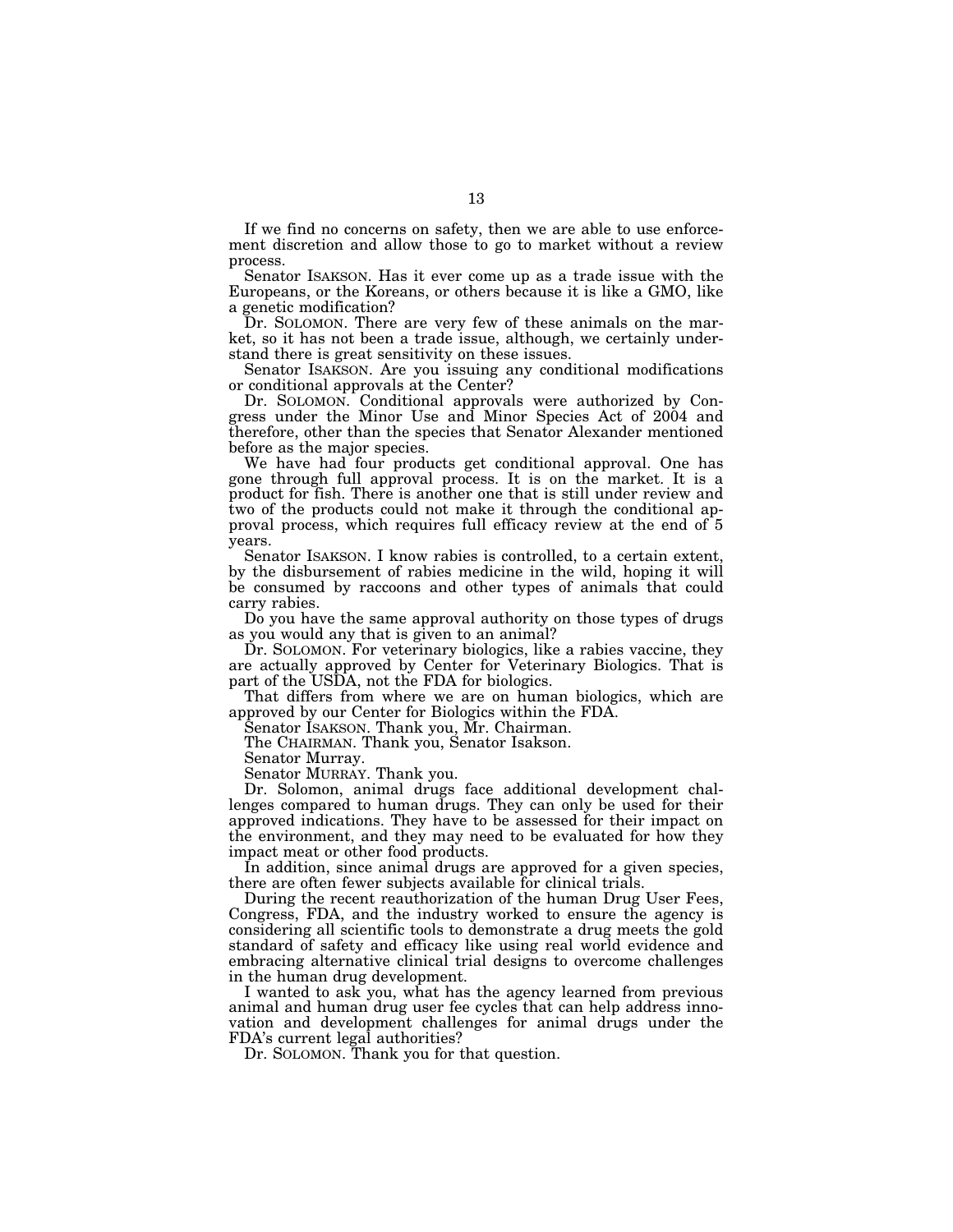We do work closely with our human counterparts on different models of disease, and we have used many of those processes to develop innovative drugs.

For example, the drug that we first produced for pain relief in animals, you cannot ask an animal, ''What is your pain score?'' as we typically do in humans.

We actually worked with the sponsors that the pain was associated with a disease called infectious pododermatitis, it is a disease called foot rot, where animals do not want to put weight on it.

We developed weight mats to evaluate how much weight the animal puts on this mat because if they are more pain free, they are going to be able to be less lame and put weight on it.

Similarly, for diseases like Addison's disease, which is a decreased level of cortisol, rather than trying to do measurements of cortisol, which are very challenging, we use surrogate points to look at the ratios of sodium and potassium.

We have many examples of how we use alternatives, including using a lot of information from other countries. We recently approved a drug for noise aversion in dogs. Once again, dogs that go through thunderstorms, they can get high anxiety. They can get very concerned. There are field trials in Europe of animals getting the drug where there are fireworks, and we used that data so we did not have to do those studies in the United States.

Senator MURRAY. Very good.

The CDC estimates that over 400,000 people are sickened each year by food that is contaminated with antibiotic resistant bacteria. Bacteria exposed to suboptimal doses or long durations of antibiotics are prone to develop resistance, whether they are in a person or an animal. Everyone wants to keep our animals healthy. But inappropriate, overuse of antibiotics in food-producing animals can fuel resistance, which can then hurt our families.

Now, the FDA has begun to bring down the inappropriate use of antibiotics in food animals by eliminating nonmedical uses on drug labels and bringing the use of antibiotics and feed under veterinary supervision.

In November, the FDA reported that animal antibiotic sales from 2015 to 2016 went down 14 percent. That is good progress, but the threat of antibiotic resistance demands ongoing vigilance.

I wanted to ask you, how is the FDA using its current authorities to continue to reduce non-judicious use?

Dr. SOLOMON. It is a major public health challenge on antibiotic, antimicrobial resistance. It needs judicious use both on the veterinary side and on the human side.

As you mentioned, we did reduce all the products that had growth promotion claims. They now have therapeutic claims. They are also under use by veterinary oversight, which was critical.

The American Veterinary Medical Association just recently issued some new definitions of antibiotic, antimicrobial stewardship and good principles. We were very pleased to see that come out there.

The American Association of Veterinary Medical Colleges has created a curriculum that veterinary students can better understand judicious use principles. We continue to look at engaging the data that we need to better measure how we slow the resistance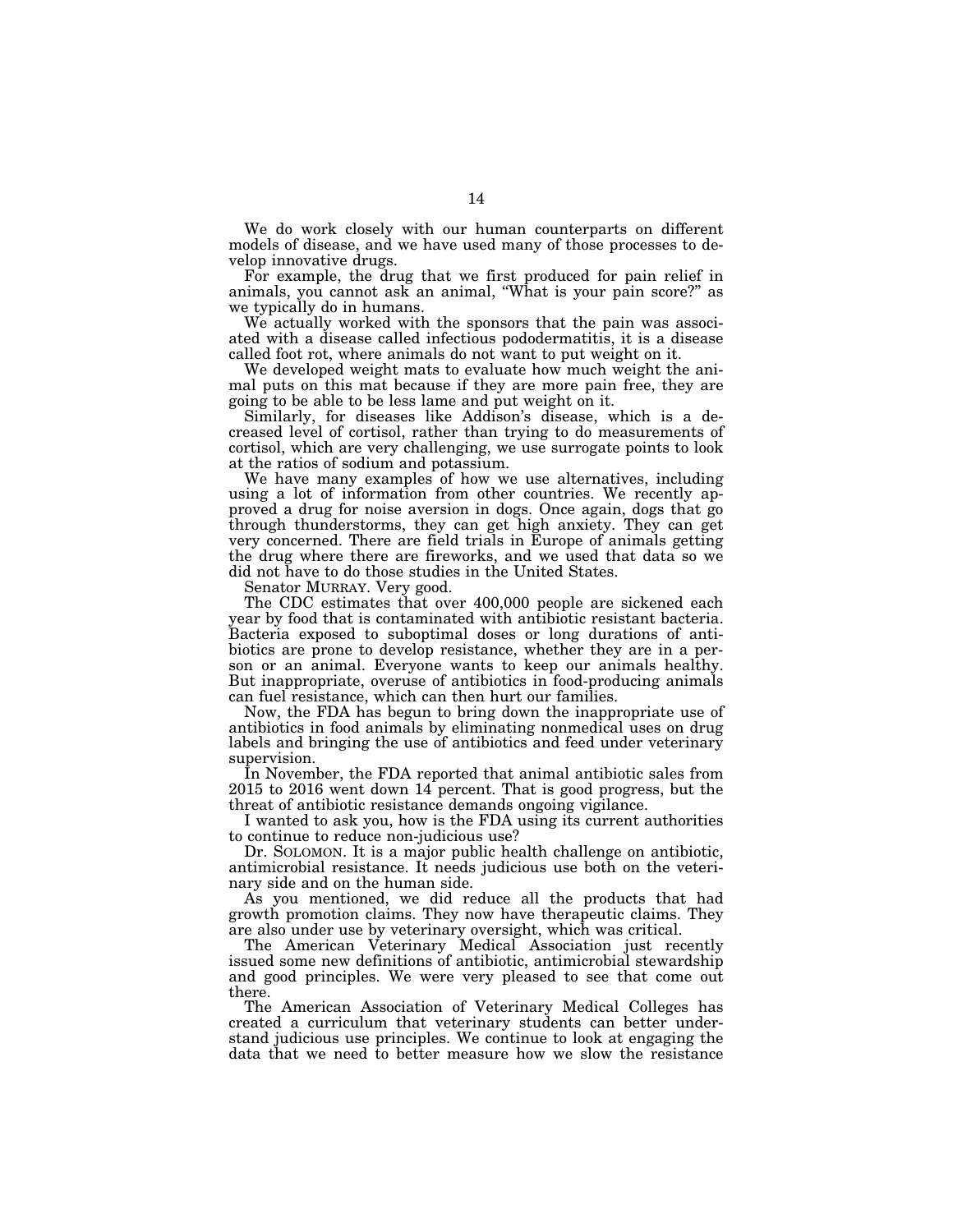of antimicrobial resistance by working with the USDA and CDC. It is a very challenging issue to try and measure. We need to look at trends over time; a critical public health issue.

Senator MURRAY. Thank you very much. Appreciate it.

The CHAIRMAN. Before we go to Senator Paul, I wonder if Senator Isakson wants to reclaim his remaining time to ask about his dog Gracie's separation anxiety.

[Laughter.]

Senator ISAKSON. I wondered if he had any free samples of that medicine, because I have a dog that needs it bad.

[Laughter.]

Dr. SOLOMON. I understand completely.

Senator ISAKSON. It would help my marriage a lot.

[Laughter.]

The CHAIRMAN. Senator Paul.

Senator PAUL. We have become more interested in some of the food additives, and how they become approved, and how long it takes, because we have some companies that are interested in it in Kentucky that sell algae that is high in omega–3 to feed to cows to try to have more omega–3 in the milk, and the same with chickens, and things like that.

This process and this algae are for sale in Canada and Europe. They tell this company here, "You need to do some preapproval" study that will cost half a million before you can even get started.'' It is like, I do not know, it just seems to take a long time.

I think some are estimating three to 5 years, but two and 3 years in the European Union. It is like, if it has already been approved in the European Union, we are talking about feeding salad to a cow. I mean, we are talking about feeding algae to a cow, something that is naturally occurring.

Should it really take 5 years to figure this out and a couple of extra years to have pre-study done? Is there something we can do better? Can we look at foreign data more? Are we looking at foreign data?

Dr. SOLOMON. Thank you for the question.

The approval process has several mechanisms for food additives. Once again, it is important to recognize that for our animals, that often the food that we give them is the sole food that they consume, versus the varied diet that we humans eat. And therefore, it is important to assure the safety for the animals and also the human food safety associated with it.

We do have processes for food additive petitions, generally recognized as safe notifications for food ingredients.

We do use foreign data when it is appropriate to the type of growing conditions and for the type of feed stuffs we use in the United States.

Senator PAUL. Yes, but it seems to me if it is approved in Canada and Europe, you could just look at their studies. A committee could meet and over half the time, you could just approve it. I mean, that is never happening. It still takes you years and years and years.

They are being asked for even a protocol study before they even do their study, and they are not even assured of even getting to the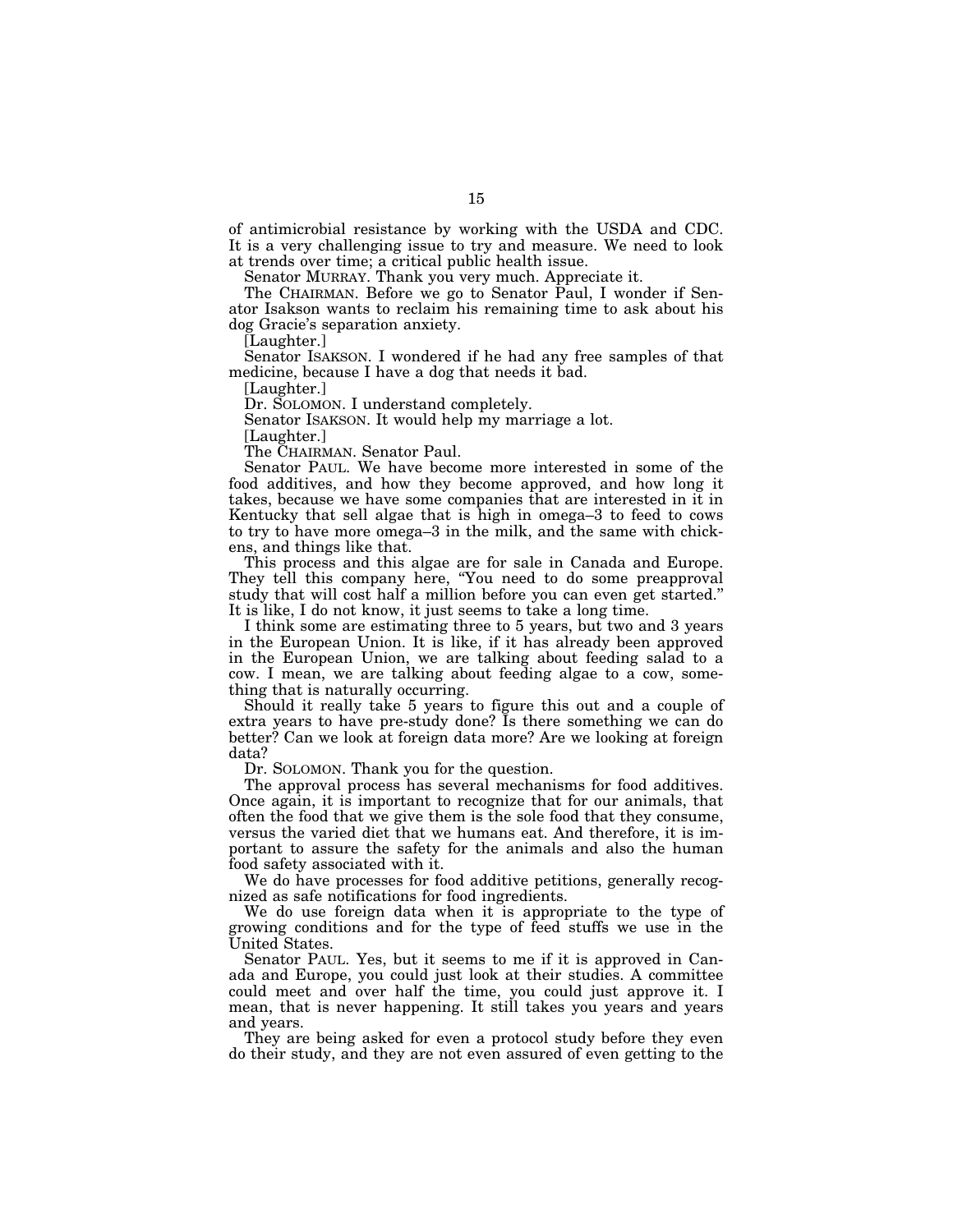study, because you are requiring that, and it is already approved and being used all over the world.

I do not really think you are using the foreign studies the way they ought to be used. I think you really ought to review them and there is a good chance, I would say, a very good chance you ought to be able to just look at them and approve them.

Are you ever looking at foreign studies of things we are doing in Europe or Canada, and just approving them without making them do all the studies again?

Dr. SOLOMON. We do use data from other countries, as I mentioned before, on the drug side of the house.

Senator PAUL. Have you ever approved any food additive without making them repeat all of the studies that are repeat studies in our country?

Dr. SOLOMON. We need to assess the validity of the data collected in another country and see how applicable it is to the United States.

Senator PAUL. We do not ever approve them just from the foreign studies. We make them repeat the studies again. So, I mean, that is a question.

For example, we are growing hemp now and hemp is, I think, naturally high in omega–3.

If I want to feed the roots of a hemp plant to a cow, do I have to go to the FDA to ask for permission to do that?

Dr. SOLOMON. Once again, if it is a new feed ingredient that has not been evaluated for safety.

Senator PAUL. It seems kind of crazy if it is not drug, if it is just something that grows in the ground and we are going to feed it to our cows, and somehow, I have to go through a 5-year process to ask your permission to do it. I do not know.

I would think we ought to be able to do this better, Mr. Chairman. We talk about ways to fix this. There has to be a way to get them to look at foreign studies. They say they are going to do it, but then they do not. Or they do it, and they still make our companies repeat all of these studies.

There has to be a way we can speed this up. It puts us at a competitive disadvantage. Really, we are talking about feeding algae. We are talking about feeding something naturally growing to animals as a supplement. And I think we have to figure out a way to make the process better.

Do you have any suggestions or do you think we are doing a good job doing this? I mean, three to 5 years seems like a long time. It is longer than the rest of the world and you are making a company, that has already gone through this process in another part of the world, go through it again.

Really, if they have done 2 years in Canada or 3 years in Europe, now we are doing three to 5 years on top of what they have already done in other countries, and they are having to repeat all of the same studies again.

I just think for something that is being ingested by animals, it might be excessive.

Dr. SOLOMON. We continue to look at efficiencies in the program. There has been a 150 percent increase in food added petitions over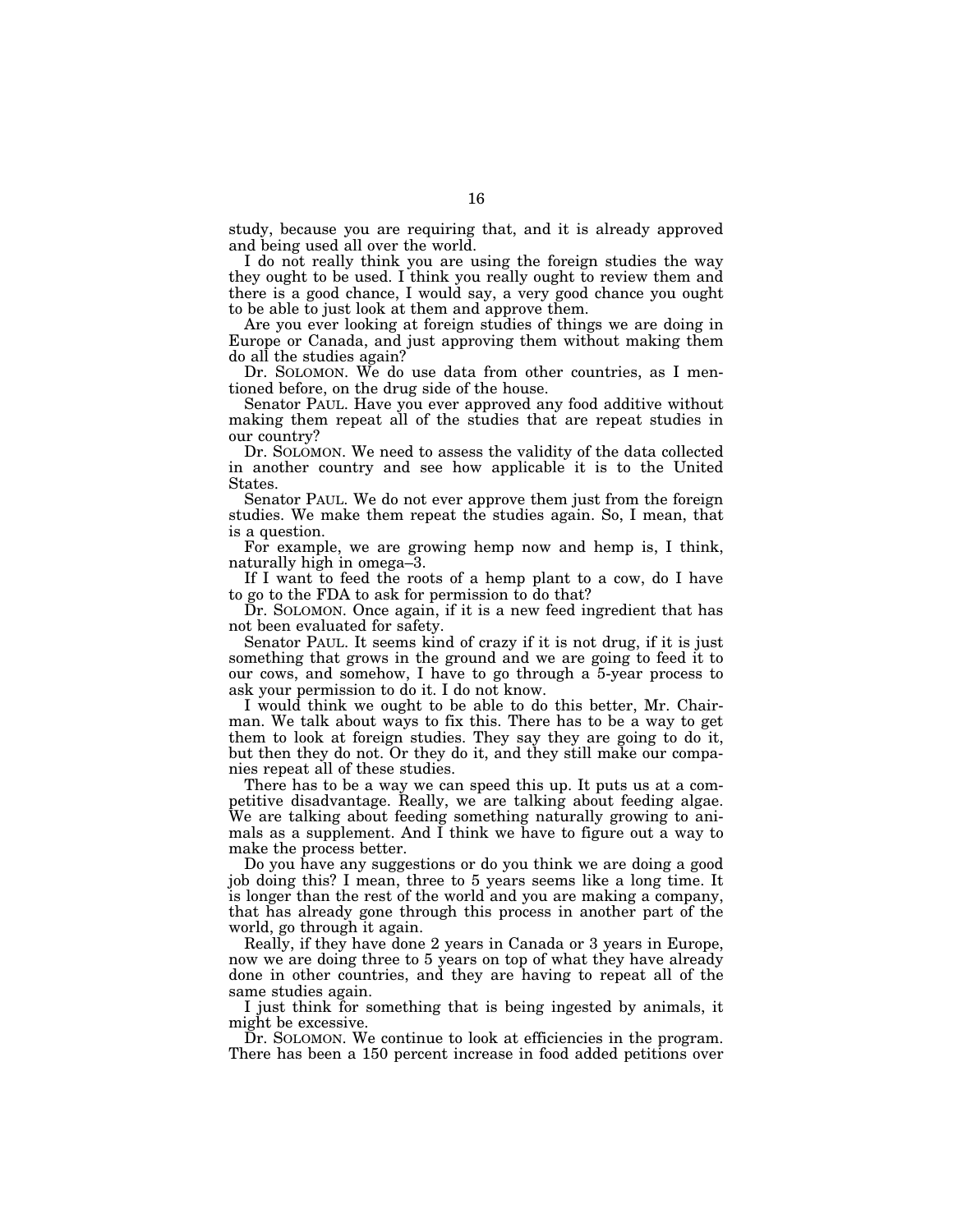the past several years. There has been a threefold increase in generally recognized as safe petitions.

We want to use the foreign animal data, data used in other countries when it is applicable to conditions in the United States.

Senator PAUL. Is the current process too long or is the current process just fine?

Dr. SOLOMON. I think there are always opportunities for improvement and we will continue to look at those.

Senator PAUL. Thanks.

The CHAIRMAN. Thank you, Senator Paul.

Dr. Solomon, Senator Paul has raised this issue before, and I have talked to him about working with our staff and with you to see if we can appropriately address it in this legislation.

Would you be willing to work with Senator Paul and our staff to see if there are improvements that we can make in the area?

Dr. SOLOMON. We would be delighted to work with them.

The CHAIRMAN. Thank you very much.

Senator Paul, we will look forward to continuing the discussion. Senator Hassan.

Senator HASSAN. Well, thank you, Mr. Chairman, and Ranking Member Murray, for this hearing.

Dr. Solomon, good morning, and thank you for being here.

Dr. SOLOMON. Good morning.

Senator HASSAN. Thank you for your work.

We often hear that the animal drug market and the human drug market have many differences. For example, the animal drug market is much smaller than the human drug market. And unlike the human drug market, there are not really third party payers in the animal drug market with probably a couple of small exceptions here and there.

But as we consider reauthorizing the user fees, I think we should also remain mindful of the unique considerations related to animal drugs.

It would be helpful to me for context if you could walk us through the main differences between these two markets, the animal drug market and the human drug market, and explain why it is important to understand these differences.

Dr. SOLOMON. Thank you.

As you put out, there is a significant difference in both the payers for the market and the economics of the veterinary pharmaceutical industry in developing these products.

We are very conscious of that need, so we work closely with the sponsors very early in the developmental process to try and get drugs that have unmet needs, and can help the food animal populations and companion animals get to the market.

You also gave us incentives under the Minor Use and Minor Species Act to try and bring many of those drugs where the economics are even more challenging and bring you those.

We actually do work in the minor species area with the USDA and other ones to actually have the studies done by academics or other research centers, so that the sponsor does not bear all the cost of trying to bring those products to market. So, that helps a little bit in the minor use and minor species.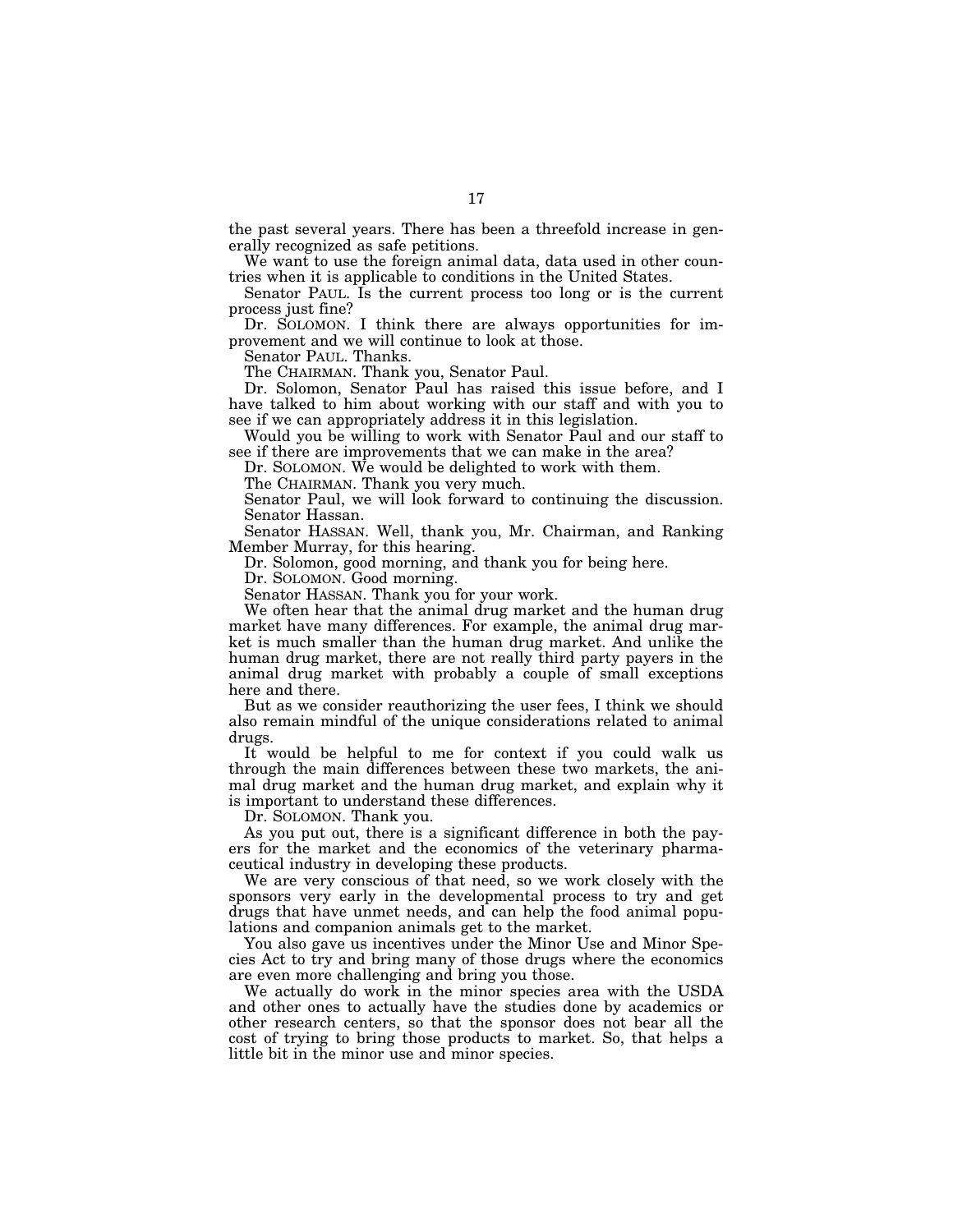We also give a number of incentives such as the conditional approval that we talked about, that allows up to 5 years to demonstrate the efficacy of the product.

Senator HASSAN. Right.

Dr. SOLOMON. We have a process to work closely with the sponsors early in the process, make sure that they have a clear understanding of the types of studies, trying and use different approaches recognizing the difference in species and the difference in production conditions, to try and develop the work and get these products to market, which we share with the industry.

Senator HASSAN. Well, thank you very much. That is very helpful.

I also wanted to touch on something you raised in your testimony. You point out how electronic animal drug review submissions have grown in recent years. I know that both the Animal Drug User Fee Agreement and the Animal Generic Drug User Fee Agreement that have been agreed on by the FDA and industry require now 100 percent electronic submissions starting in Fiscal Year 2019.

Can you walk us through why electronic submissions are important and how the FDA will facilitate this requirement?

Dr. SOLOMON. I step back to, as I said, I have recently returned to CVM. When I was originally there, there used to be large trucks backing up with volumes and stacks of paper to try and deliver the new animal drug applications.

We would have to take those applications apart, give them to the target animal safety, the people looking at efficiency, looking at the human food safety.

By getting the electronic submissions, the data is all available to all the technical submission sections. It becomes a far more efficient process for reviewing the data.

Senator HASSAN. That is really helpful to know. Thank you and congratulations to you and everybody at CVM for making that process move forward.

I want to finally just to touch on and follow-up on Senator Murray's question about the interplay of antibiotic use with animals and the impact on humans as well.

I am pleased with the work CVM has done to help policymakers and other stakeholders better understand the sale and use of antibiotics in animal agriculture, and particularly CVM's collection and reporting of antibiotic sales and distribution data for food producing animals by species.

A provision in the second reauthorization of ADUFA has been instrumental in helping us better understand the role of antibiotics in production agriculture. And your continuing efforts to inform policymakers by ensuring that drug sponsors also report estimates according to food producing species is a natural and appropriate extension of the charge Congress gave you when it enacted this provision.

Can you tell us more about what role this data, this specific to food-producing species plays in helping the FDA assess progress in instituting judicious antibiotic use practices in veterinary settings?

Dr. SOLOMON. Trying to determine the progression and trying to decrease the development of resistance is a challenging scientific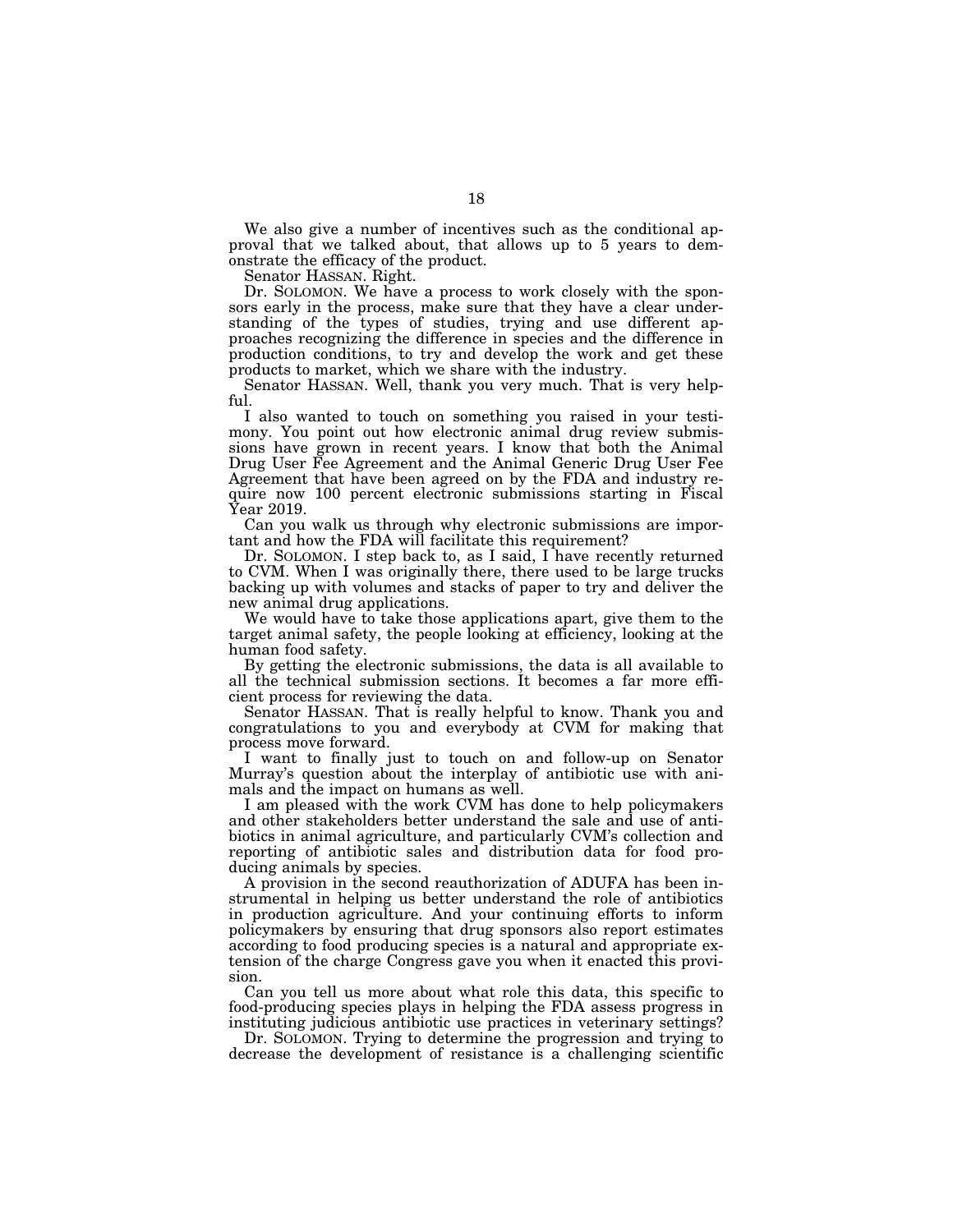area. This is one data point is the sales data. That does not equate to the actual usage data. We are working with the USDA and others to try and get the actual data for what people are actually using.

It also combines with information from our national antibiotic resistance monitoring system where we measure resistance that is happening both in people, through the CDC, through the USDA with retail meat samples, and through animals. We try and look at resistance patterns and changes.

These data points all need to come together to sort of measure continued progress doing it. I think we are looking at not single data points. We are looking at trends over time to measure the impact of the actions we are taking.

Senator HASSAN. Well, thank you very much.

Thank you, Mr. Chair.

The CHAIRMAN. Thank you, Senator Hassan.

Senator Smith.

Senator SMITH. Thank you very much, Chairman Alexander and Ranking Member Murray.

Thank you, Dr. Solomon, for being here today.

I wanted to talk with you a little bit about the One Health approach, which I understand is something that your daughter in veterinary school is interested in, which is very, very cool.

Dr. SOLOMON. Very much.

Senator SMITH. In 2015, when I was Lieutenant Governor, Minnesota poultry growers were hit really hard by the avian flu epidemic, and 9 million birds were affected, around 100 farms across the State. It was really devastating.

Now thankfully, this particular disease did not move from animals to humans, but it did really raise the specter of that and the concern for that.

I have, as I mentioned before we started, I have had an opportunity to work with Senator Young on legislation that would promote this One Health approach.

Could you talk a little bit about how you see that strategy and how you are working on that as you think about this reauthorization?

Dr. SOLOMON. I cannot speak to specific legislation, but the concepts of One Health are really being ingrained.

If you just look at how we review animal drugs, we are looking at target animal safety. We are looking at animal health. We are looking at human food safety or human user safety, so we are looking at the human aspects. And we have to do environmental impacts; so all three of them are sort of incorporated in One Health.

We have also designated a person within CVM to be the monitor working on One Health because there are lots of initiatives going throughout the country that are better integrating human health, animal health, and environmental impacts.

Senator SMITH. I think sometimes it is difficult for us to figure out how to do this kind of holistic approach.

What are some of the barriers you have to overcome to make that happen?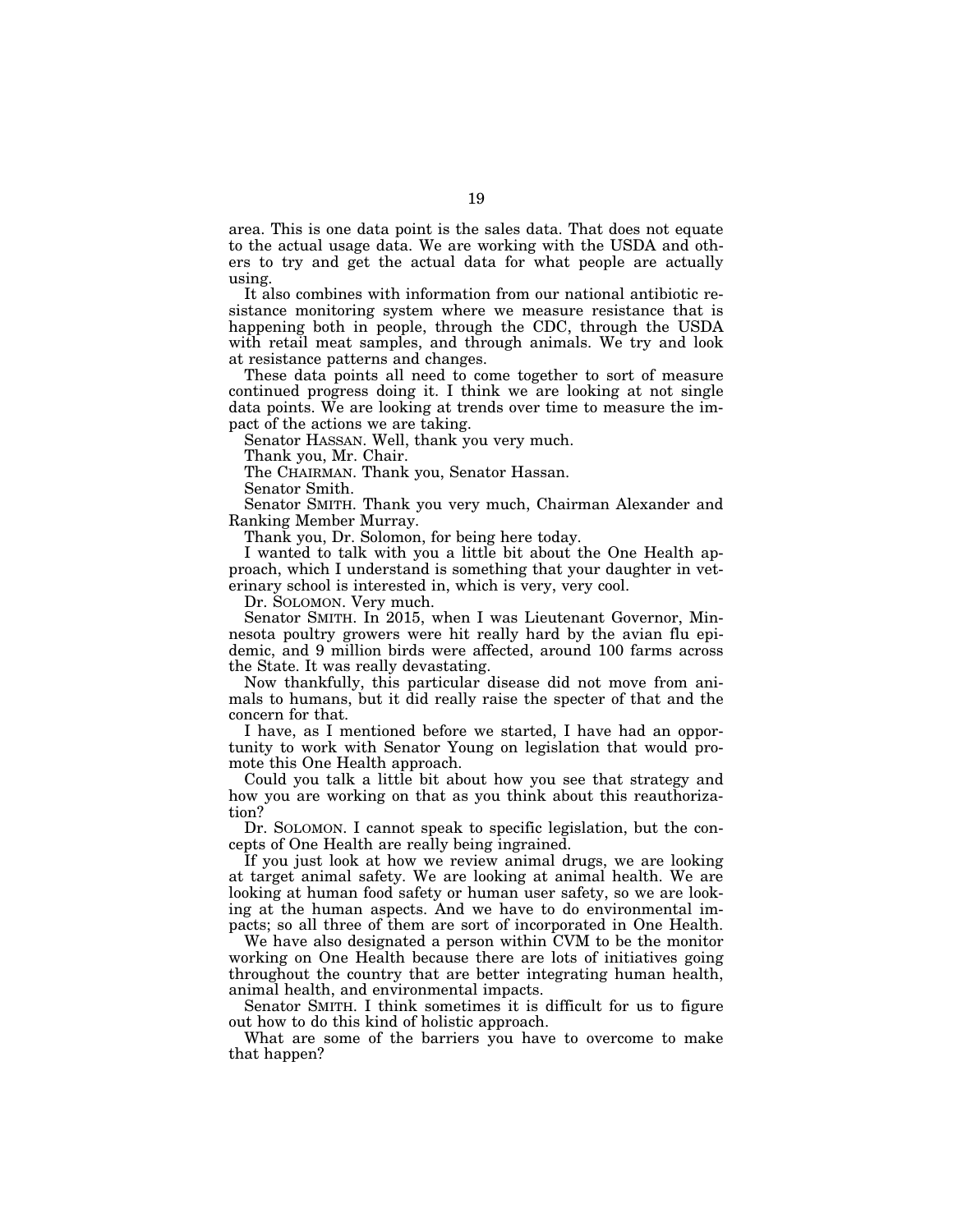Dr. SOLOMON. I think there has been a real change in people's thinking about how they approach and tackle problems like you described.

There is not simply an answer of, "I am just going to give a vaccine.'' Or, ''I am going to try and give an antimicrobial to deal with it.'' There is recognition that there are a lot of conditions that need to really tackle these complex issues.

By bringing the different scientific disciplines together, bringing people together, I think it really creates an integration and a holistic approach to better tackle these problems.

Senator SMITH. Thank you.

I would like to ask you a little bit about generic animal drugs. You mentioned this briefly in your testimony.

As you noted in your testimony, more than half of American households include pets, including both of my children's. And spending on pets has doubled over the last 12 years, I understand, with Americans paying nearly \$10 billion for pet medications and health-related pet products.

However, compared to the human drug arena, there have been relatively few animal drugs that have generic substitutes. And so, that means that American families and Minnesota families are paying so much more for care for their pets.

Could you tell us a little bit about how you see this, and what the FDA could do to help incentivize more generics?

Dr. SOLOMON. The generic animal drug industry is a relatively new industry. It is really growing.

Over the past authorization, there was an increase in work that was really positive. So, one of our measures is a workload adjustment and it was tremendous. It was the highest of any of the user fee agreements. We had over 50 percent increase in workload, very positive signs that more generics are coming to the market.

The current reauthorization significantly reduces timeframes for getting these products to the market. So that was something the generic drug industry and the FDA sat down, negotiated, reduces timeframes so we can get more generic animal drugs to the market.

Senator SMITH. Great. Thank you.

Thank you very much, Mr. Chair.

The CHAIRMAN. Thank you, Senator Smith.

Senator Murkowski.

Senator MURKOWSKI. Thank you, Mr. Chairman.

Mr. Chairman, I feel a little bit like a fish out of water here in the HELP Committee talking about animal health and the Center for Veterinary Medicine. We do not have a vet school in Alaska. We wish we had one.

But I do have an issue that I would like to raise. I think many on this Committee have actually heard me raise the issue of genetically engineered salmon, whether in the HELP Committee or certainly on the Appropriations Committee.

But as I look to what the CVM does—protect human and animal health by ensuring the safety and effectiveness of animal drugs, and then review new animal drugs—it really does cause me to, once again, raise an issue that I feel very, very strongly about, and I think it is fair to say most Alaskans share the concern that we have.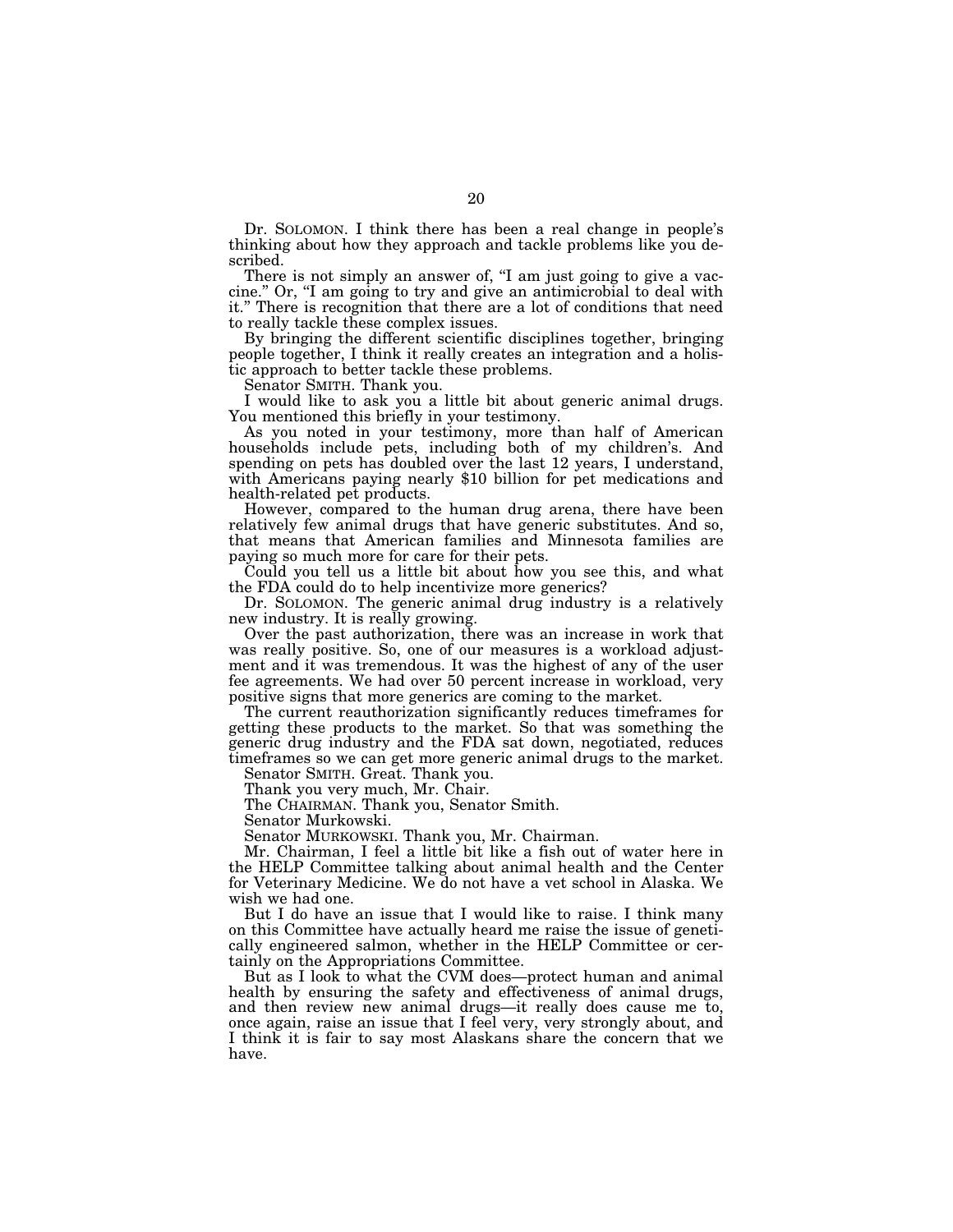Our FDA, that has approved, what I have called "frankenfish," this genetically engineered salmon, but they have approved it through the new animal drug pathway. Now, there were millions millions—of Americans who wrote-in to oppose this approval, wrote into the FDA.

But effectively what we are talking about is the first ever—the first ever—genetically engineered species of animal that is approved for human consumption, and it was approved through the animal drug route, which just does not make sense to me.

I actually left my office, and I had to move my way through about a dozen Alaskans who were back to visit me. They are the Alaska longliners. They fish for a living. They are part of a very

important industry. The seafood industry, in Alaska creates about \$14.6 billion in economic output and nearly 112,000 jobs nationally. In Alaska, more than 63,000 direct jobs, over \$4.6 billion comes from the seafood industry. The Ranking Member here knows full well the value of strong fisheries.

But when I came to say that I was going to be speaking on the fact that you have the first-ever genetically engineered species of animal approved for human consumption, approved through an animal drug route, the fishermen said to me, ''Do they not understand that you have animals, and you have humans?''

I said, ''Well, apparently there is a distinction within the FDA that somehow or other thinks that you can use the animal drug pathway to signoff on, again, a genetically engineered species that is designed for human consumption.'' You can tell I have a real issue, a real problem with this.

I have insisted—and I have spoken recently with the head of the FDA, that if, in fact, the FDA is going to continue down, what I believe is, a wrong-headed approach—at a bare, bare minimum these species should be labeled as genetically engineered salmon. And they should further require a third party scientific review for the approval process for this fish, and for any other future fish that might go through this type of an approval process.

I think most are saying that, at a bare minimum, that is what they would understand to be appropriate.

I have had conversations with colleagues who say, ''Well, wait a minute. How is this issue of a G.E. salmon any different than a genetically engineered crop?'' bringing in the broader GMO debate.

What I would remind people is that genetically engineered animals are not crops. A fish is not a piece of corn. And recognizing that what we are doing here, or proposing to do, is to introduce a new species into our markets, into our homes, and quite possibly, contrary to what any environmental assessment claims, into our ecosystems.

This is a significant issue. I believe a significant problem and it is one, Mr. Chairman, that I will continue to raise. I appreciate the opportunity to raise it in the context with Mr. Solomon here today, as we are talking about reauthorization of the FDA Animal Drug User Fees.

Thank you very much.

The CHAIRMAN. Thank you, Senator Murkowski. Senator Jones.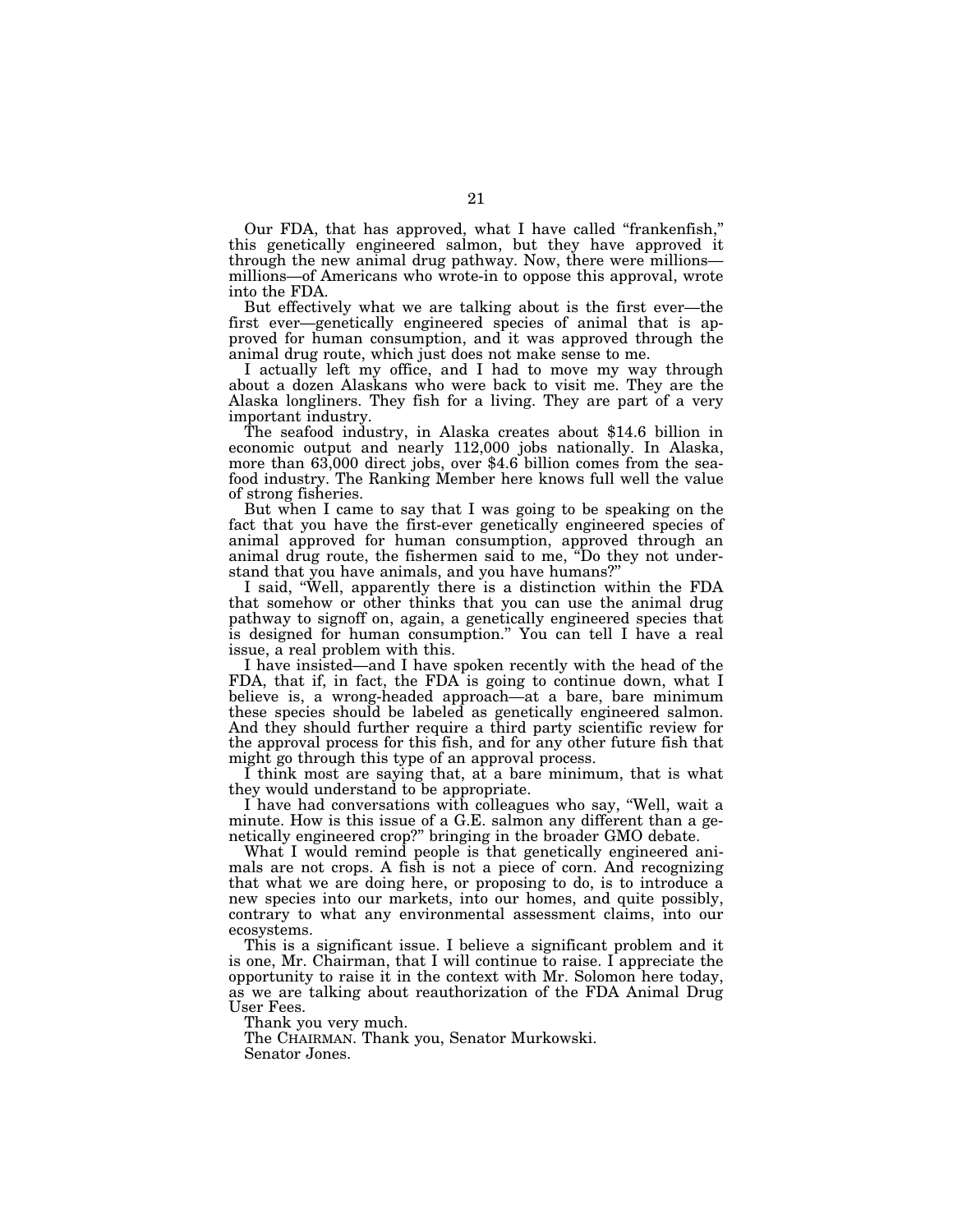Senator JONES. Thank you, Mr. Chairman, Ranking Member Murray.

Dr. Solomon, thank you for being here.

Let me just kind of piggyback on what Senator Isakson said. As somebody here who is new, I have two British Labs who are having serious problems about daddy not being home for the last 6 weeks. But my wife will tell you I am having more problems than they are, probably, with that.

I also want to thank you for your work on behalf, on a personal note, for a son whose life's work has been working with zoo animals. He is about to get a degree in zoo and aquarium management, and he has done it ever since he was 5 years old. So, thank you for your work on that.

Most of my questions about user fees have all have been answered. What I would like to just get from you a little bit is as regard the budget and the funding for your department.

We just went through a budget process here in which we finally came together in a bipartisan way to come up with a budget, and hopefully may end the kind of high stakes budgeting process that we have seen.

Could you just kind of give me a rundown on the priorities for your department for the Center for Veterinary Medicine in the coming year through the FDA funding?

Dr. SOLOMON. In the recently released President's budget is some additional funding, \$9.7 million proposed, to be able to support the process of the ADUFA and AGDUFA. Part of that comes from user fees. Some of it comes from budget authority.

It is critical, with the increased workload, that we keep up with it. So, we were delighted to see that in there. That is a critical component of it.

Senator JONES. Right.

Dr. SOLOMON. We also recognized that the evaluation of drugs goes through the whole lifecycle.

We do a certain amount of studies that are based on limited clinical data and the number of animals. We do a fairly thorough review, but we also find—and it is not unusual in human medicine when you put the products on the market, there may be increased opportunities to evaluate the safety of it.

We are continuing to look for opportunities to look at the whole lifecycle, post marketing area in addition to the preapproval area. We are also looking for opportunities in the areas previously mentioned to improve our review of animal feed ingredients because of the same concerns about the safety of those products and getting them on the market.

Senator JONES. All right. Well, that is great.

That is really all I have, Mr. Chairman. Thank you.

Thank you, Dr. Solomon.

Dr. SOLOMON. Thank you.

The CHAIRMAN. Thank you, Senator Jones.

Senator Murray, do you have any other questions or comments? Senator MURRAY. I do not have any additional comments, except that I would say that I am really pleased with this hearing and our work on moving this forward.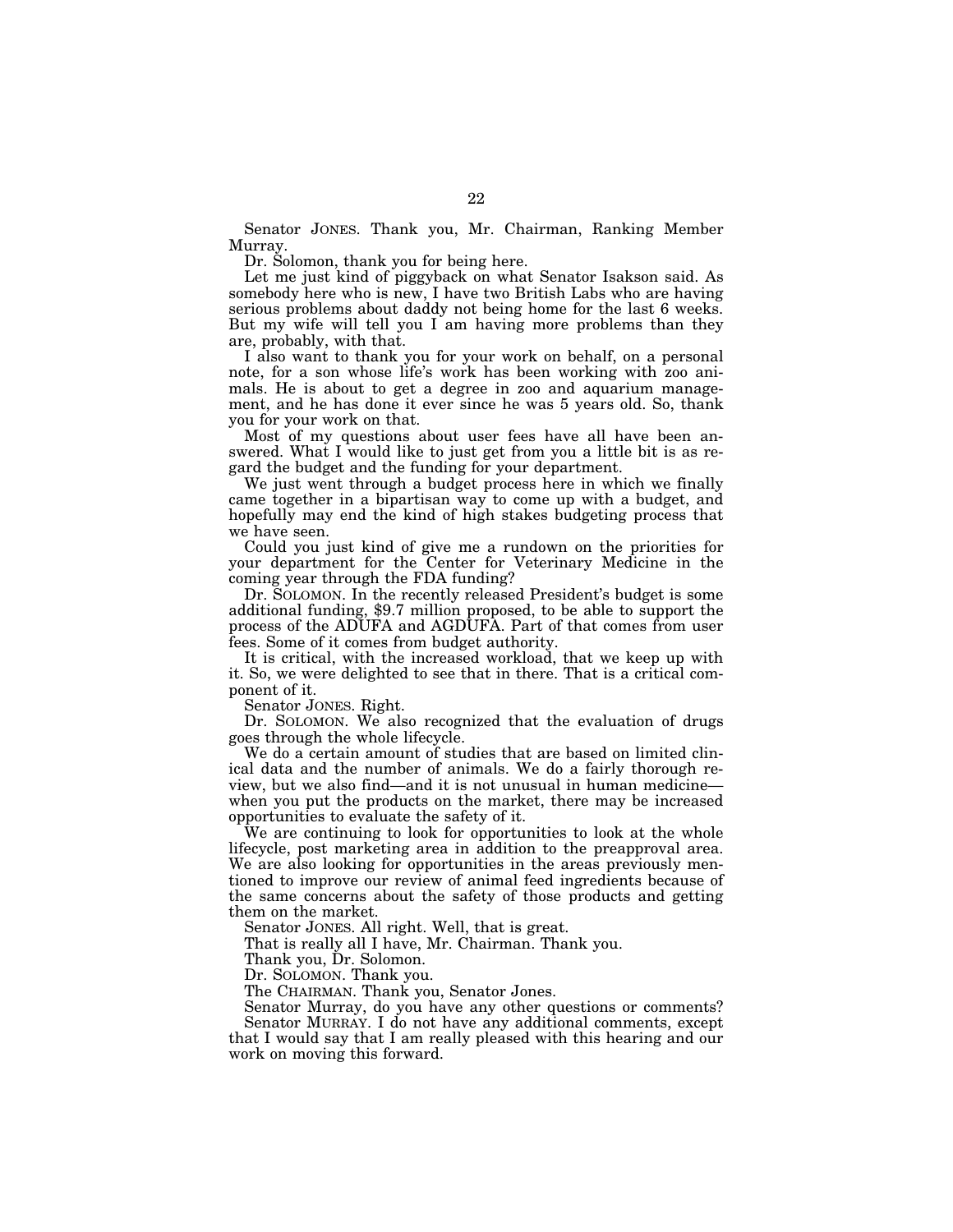I also want to thank you on the progress we are making on the cosmetics reform proposal too as well, which is critical to moving forward.

The CHAIRMAN. Yes, Senator Feinstein, Senator Collins, and you have all been working on that. Thank you for saying that.

Dr. Solomon, Senator Murray and I are operating under the assumption that we need to get our work down and to the President by August 1.

What happens if we do not?

Dr. SOLOMON. Failure to reauthorize would be very disruptive. The industry is counting on this. There are constant reviews. We get over 6,000 submissions a year to review it.

Failure to reauthorize would have an impact on the 115 people that you talked about previously. We would have to give notices 60 days prior to those folks if they were no longer going to be able to have the funds to be able to support their activities.

Failure to reauthorize has a tremendous effect on folks, both the industry and how disruptive it would be. But trying to recruit talented staff that we have there, they want to know that there is a process and a stable work environment within the Center for Veterinary Medicine.

The CHAIRMAN. Thank you.

You mentioned there are seven major species. Just out of curiosity, how many domesticated species are there?

Dr. SOLOMON. I will have to get back to you on that one.

The CHAIRMAN. There are not many, right?

Dr. SOLOMON. There are a few. I have the same book you do. I will have to go back and review it.

The CHAIRMAN. I would be interested.

Senator Warren, we are about to wrap up. Let me say the closing words and then, if it is all right with you, I am going to leave the final question and 5 minutes to you. Would you be good enough to close the hearing?

Senator WARREN. I plan to, thank you, if the witness feels safe under those circumstances.

The CHAIRMAN. The hearing record—subject to Senator Warren's 5 minutes of questions, and I appreciate her willingness to do that—the hearing record will remain open for 10 days. Members may submit additional information for the record within the time, if they would like.

Thank you for being here today.

The Committee will stand adjourned following Senator Warren's questions. Thank you for doing that, Senator Warren.

Senator WARREN. Thank you.

The CHAIRMAN. Senator Murray, thank you.

Dr. Solomon, thank you for coming today.

Dr. SOLOMON. Thank you.

Senator WARREN. Thank you, Mr. Chairman, I appreciate it, and I appreciate this opportunity to ask a question.

I wanted to go back to the question about antibiotic drugs.

The FDA's job is to protect public health, and a big part of that is making sure that drugs are safe, that they work. We have been talking today about how the FDA does this work for drugs that are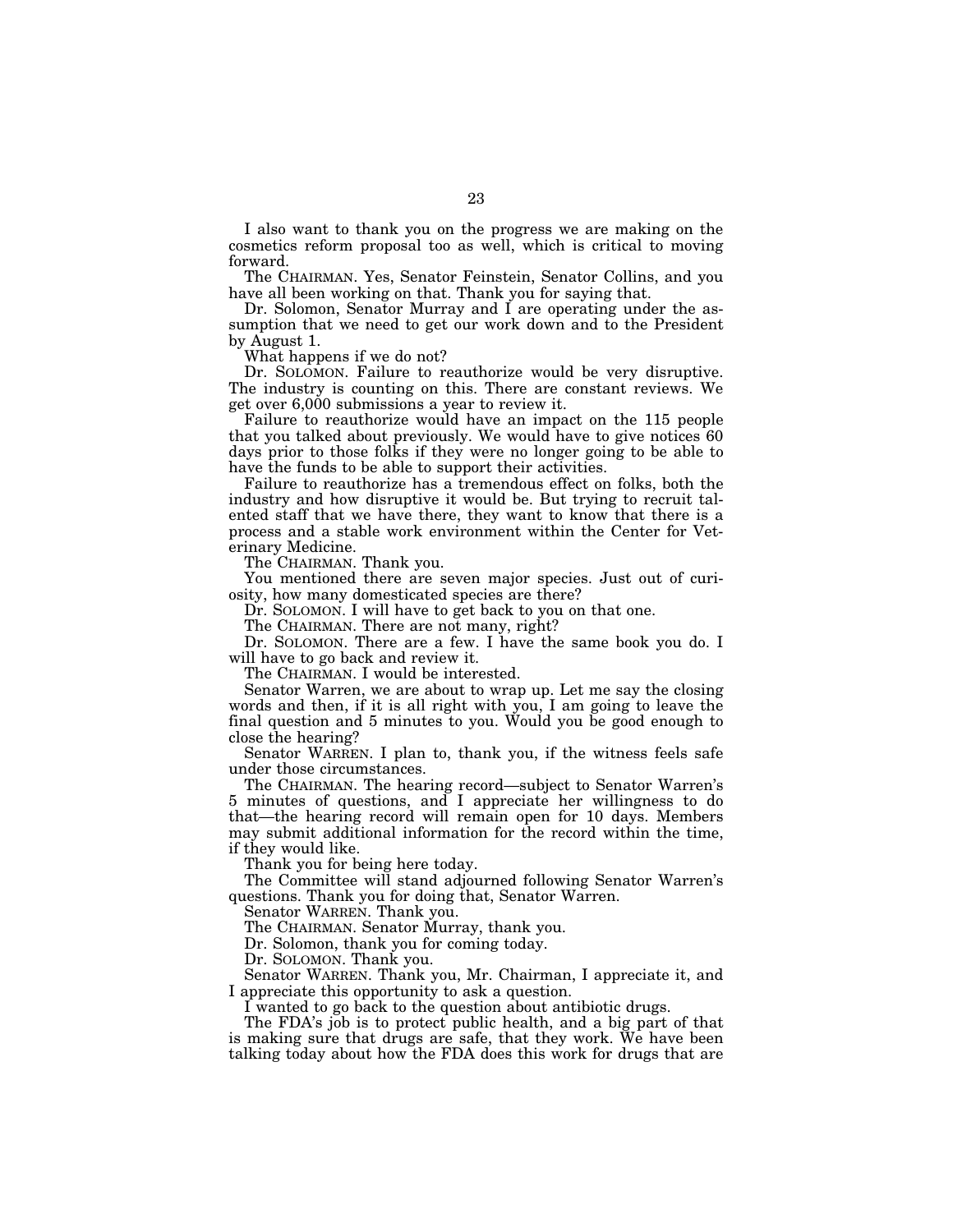used in animals. I want to focus on how the drugs used in animals can also affect human health, and this is about antibiotics.

Antibiotics are obviously extremely important for treating bacterial infections, but as we know, they are becoming less and less effective. Today, resistance has been seen in almost antibiotics that have been developed.

The CDC estimates that 2 million people in the U.S. develop antibiotic resistant infections every year that results in about 23,000 deaths and adds about \$20 billion in healthcare costs to our already overburdened system.

Antibiotic resistance, we know, comes from the overuse of antibiotics, and not just overuse in humans, but overuse in animals.

Dr. Solomon, can you just get me started here by saying a word about how the use of antibiotics in food animals can lead to antibiotic resistance in humans?

Dr. SOLOMON. Thank you for the question.

The process is giving antibiotics to animals may cause certain resistance in those animals in the gut of those animals.

If, on the process of those animals being slaughtered, that resistant bacteria gets on the meat, and then people consume that, and it is undercooked, they may be able to get that resistant microbe. Or, simply people that are handling the animals-

Senator WARREN. Wait, on someone's hands?

Dr. SOLOMON. Hands.

Senator WARREN. Yes.

Dr. SOLOMON. I mean, we see problems. We have a current problem with people feeding raw pet food to their animals, and unfortunately, two children got very sick because that raw pet food, as many raw products, had salmonella in it, and they got very ill. So, handling raw products like that can get them exposed.

Senator WARREN. Okay. So, it matters if animals become antibiotic resistant or have antibiotic resistant bacteria, and that that then moves over into humans and threatens humans.

Now, I know that the FDA has taken a lot of steps to address this issue, including requiring veterinarians to supervise all antibiotic use in animals. This was meant to make sure that food animal producers use antibiotics only when it is medically necessary, like when the animal is sick or there is a risk of disease, and not use antibiotics just to grow the animals faster.

The 2008 ADUFA reauthorization also required the FDA to collect data from drug manufacturers on the amount of antibiotics they sold for use in animals.

Dr. Solomon, these data tell us how many antibiotics go out the door from the drug company to the farm. But do these data tell us how and when those drugs are actually used on animals?

Dr. SOLOMON. They do not. Right now, this is sales data and how that equates to actual usage data, is data that we are still trying to collect.

We are working with the USDA and doing some of our own contract work to try and better understand the actual usage data, and making sure that everyone is following judicious use principles.

Senator WARREN. Good. So, I am glad to hear that you are trying to get better data.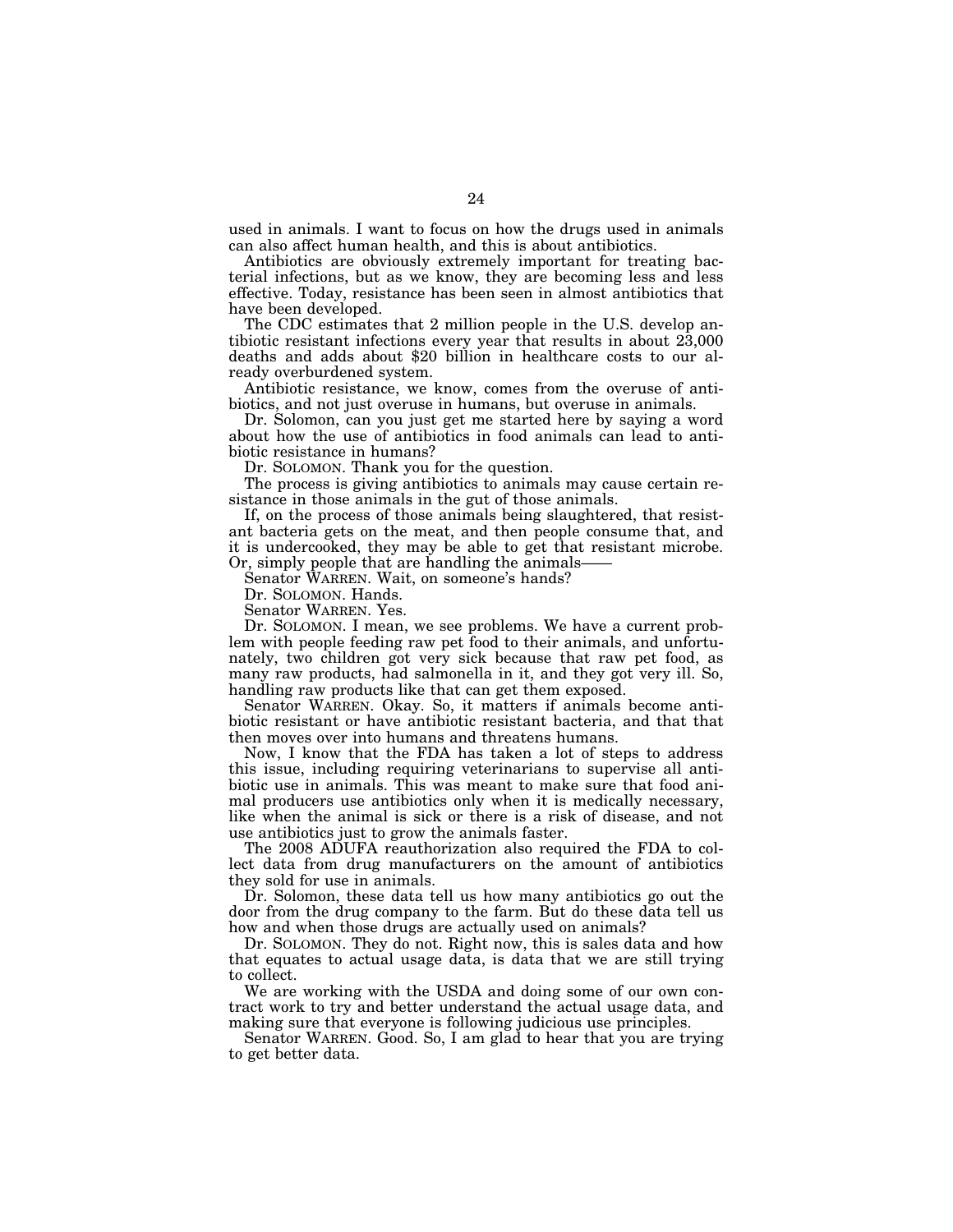In March 2017, the Governmental Accountability Office made several specific recommendations for ways to improve this kind of data collection by the FDA.

The GAO also recommended that the FDA work on establishing duration limits on drug labels for certain antibiotics used in animals. In other words, limits on how much of an antibiotic can be used in an animal and for what specified time.

Along with Senator Feinstein and Gillibrand, and colleagues in the House, I followed up with a letter to then Secretary Price about the department's work to implement those recommendations. I never received a response to that.

Dr. Solomon, I would like to follow-up directly with you and submit some written questions for the record after this hearing about your progress on the GAO's recommendations.

Will you commit to answering those questions?

Dr. SOLOMON. Yes, we would be delighted to work with you and get answers to those questions.

Senator WARREN. Good. I do appreciate it.

I look forward to hearing more from you about how you are responding to the GAO's recommendations and in trying to track your progress on this issue.

With 2 million people in the United States developing antibiotic resistant infections every year, it is clear that more work needs to be done and I look forward to continuing to work with the FDA to build on its earlier policies to collect better data and to make sure that we have more careful use of antibiotics.

Thank you.

Dr. SOLOMON. Thank you.

Senator WARREN. Thank you, Madam Chair.

Senator MURRAY. [presiding]. Thank you.

I believe Senator Roberts is on his way. Is that correct or not? How far out is he? A couple of minutes.

What I will do on behalf of the Chairman is to recess for 2 minutes until Senator Roberts comes. If you would not mind waiting, Dr. Solomon, we will let him reconvene and ask his questions and close out the Committee hearing.

I apologize. Thank you.

[Hearing recessed at 11:01 a.m.]

[Hearing resumed at 11:04 a.m.]

Senator ROBERTS. [presiding]. The HELP Committee now resumes its session.

Dr. Solomon, thank you for coming. I appreciate it very much. It is not often that we have a coup like this, but every once in a while, something like this takes place.

In the last user fee agreement, sir, the FDA agreed to explore the expansion of conditional approvals and develop some recommendations by September 2015.

The FDA missed that deadline and in the new user fee agreement, there is no commitment or extension of this timeline to continue working on this issue.

However, it is my understanding there was supposed to be a meeting last week to lay out a process to move forward on this issue.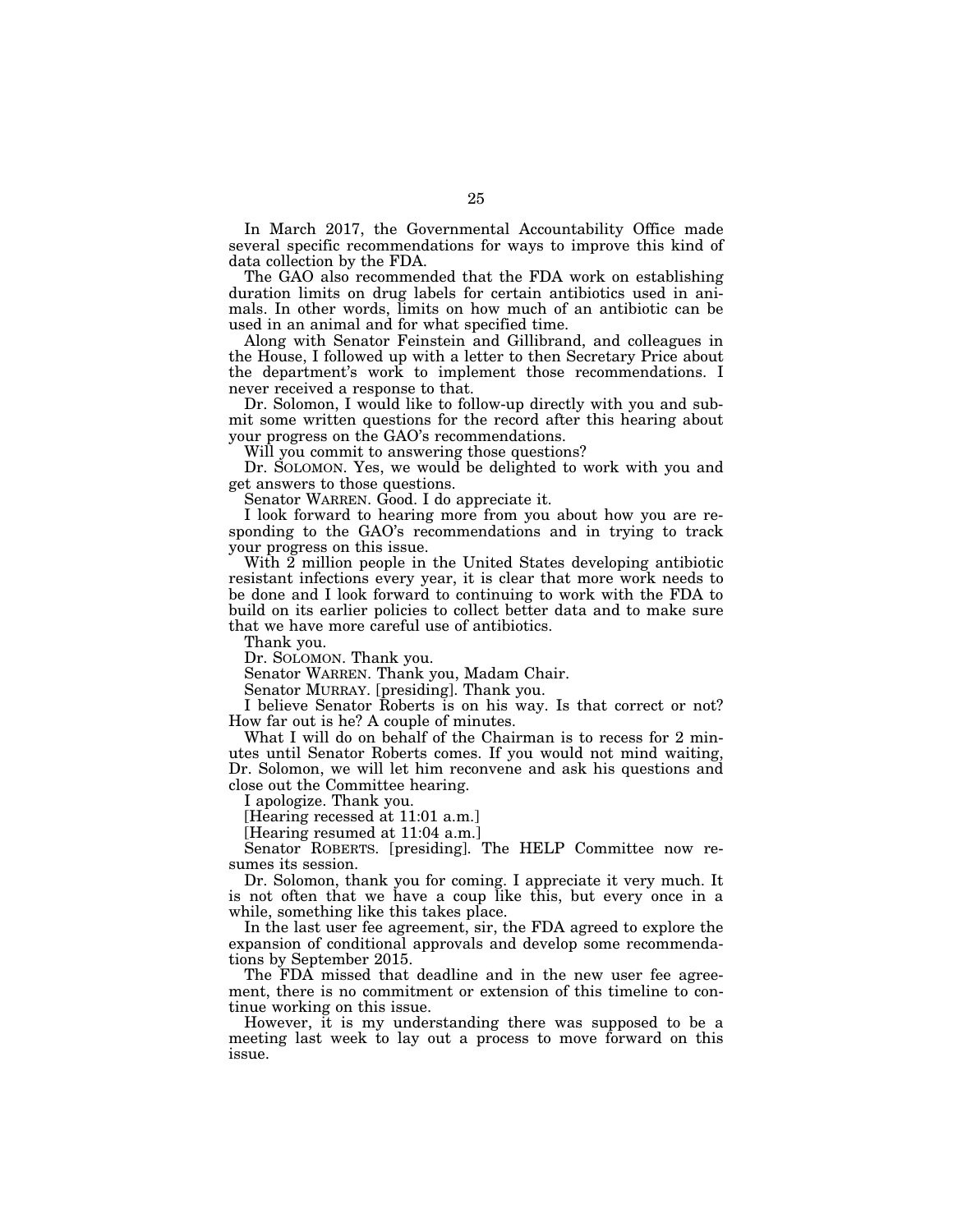Can you share some insight on what happened at this meeting? Was there a new timeline agreed to? And if not, what would be a reasonable timeline for the agency to publish recommendations and issue guidance?

Dr. SOLOMON. Thank you for the question.

Senator ROBERTS. I am suggesting 1 year or 2 years at least.

Dr. SOLOMON. Just to step back. The conditional approval was authorized under the Minor Use and Minor Species Act, which allows products to demonstrate efficacy, not at the time that the original safety evaluation takes place, but up to 5 years later, and then the product has to come in.

There was a proposal from industry to expand that from conditional approval for minor species to conditional approval for major species.

We worked with industry on that proposal. We had a series of meetings associated with it. We reached a lot of common understanding, but there were still some areas of disagreement.

Unfortunately, we got caught up in the new authorization process. When I came in, which was January of last year, and found out that we had not finalized that work, I met with the animal health industry, gave my commitment to work on that issue because I think it had some opportunity for us to be able to treat some significant health conditions and some areas of drugs that had difficult efficaciousness.

We held a meeting last week to outline proposals. I reconfirmed my commitment with them. They asked for us to work on this expeditiously. We agreed to work on it, so we are appointing a committee, both within CVM and the animal health industry to work on it.

We need to revisit where we were before and make sure we still have a common understanding of that process, and then we need to work on areas that we still have some challenges, which include the issues of can a product, an animal drug product have both an approved indication and a conditional indication on the same label.

We are committed to expeditiously work with this issue and bring back recommendations to the Committee, and work with the Committee on that area.

Senator ROBERTS. Dr. Solomon, every once in a while, I am asked, ''When are we going to get a farm bill?'' since I have the privilege of being the Chairman of the Senate Agriculture Committee.

My answer, rather than a specific date, I do not go beyond that in terms of years, but I say, "Sooner than later."

Can I at least elicit that kind of a response from you?

Dr. SOLOMON. We are committed to work on it and it will be sooner rather than later.

Senator ROBERTS. All right. Thank you, sir.

Recently, Commissioner Gottlieb told this Committee, we should consider how to create incentives for the development of animal drugs including a breakthrough therapy designation. This is something that has been successful on the human side and was recently expanded to devices under the 21st Century Cures Act.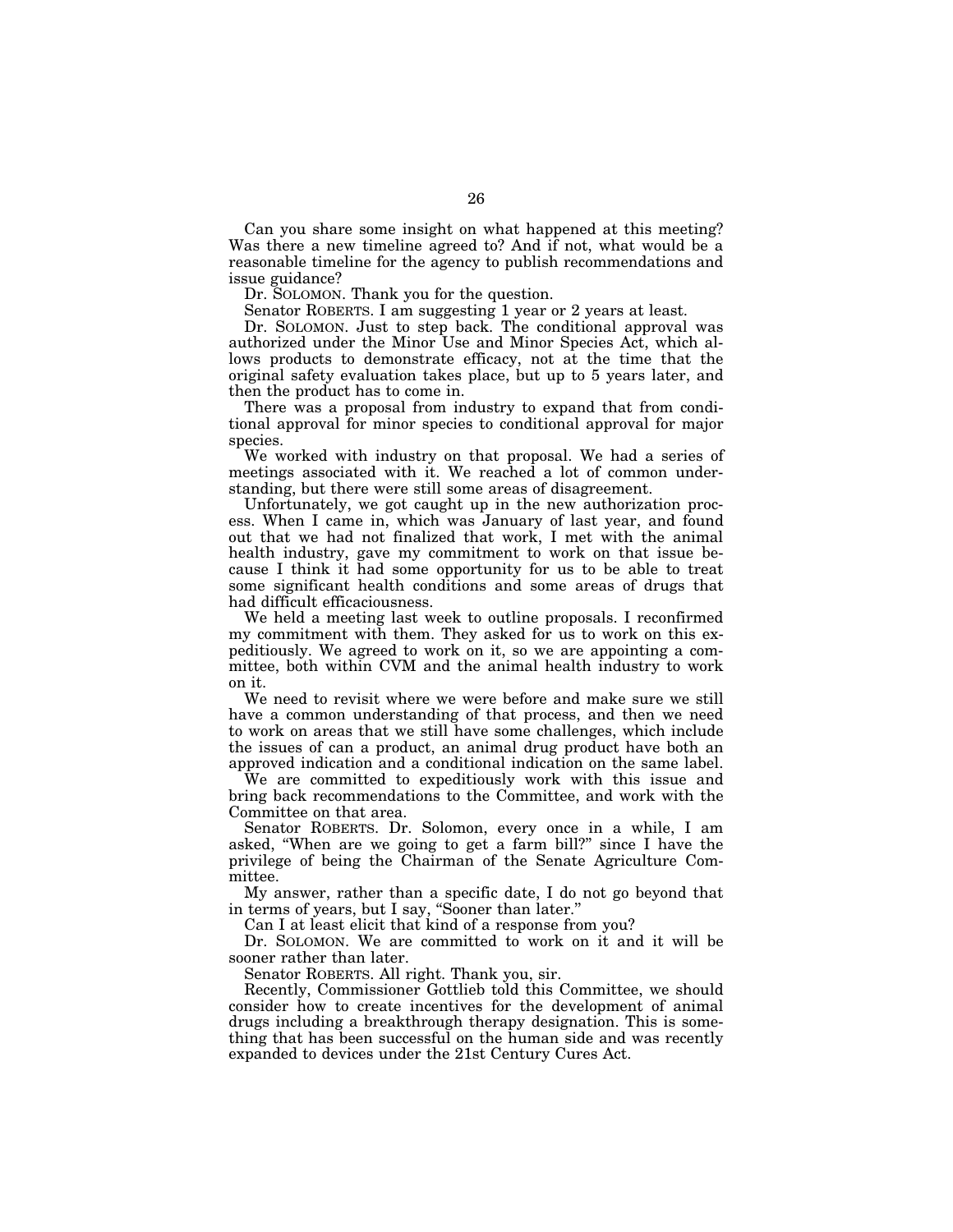Given the numerous expedited pathways for human drugs, do you agree with Commissioner Gottlieb that this is something we should explore also on the animal side?

Dr. SOLOMON. There are a large number of unmet animal health needs that need to be worked at. There are significant conditions on there, and I think it is important that we explore any opportunities to try and address the significant animal and public health issues, and drugs that can help fill those needs appropriately.

Senator ROBERTS. Let me just say that I can speak for virtually every member of the Senate Agriculture Committee in our eagerness to working with you and my colleagues on this Committee, of course, to see if this is something we could move forward with these agreements.

The growing use of guidance documents for government wide has been a concern to me for quite a while. Now, I recognize that the FDA has long used guidance documents and that they are integral to providing, certainly, to the industries that the FDA regulates, especially when good guidance practices are followed.

Currently, CVM has a couple of very old draft guidances on adverse event reporting from 2001 and 2006. The regulations referenced in these documents were written prior to the electronic reporting of adverse events. And as a result, the companies are being told to continue managing disharmonized systems for adverse event collection and reporting. The technology and systems have evolved over the past decades. The regulations and guidance need to follow.

Will you work to withdraw or update and reissue these items?

Dr. SOLOMON. There are a number of outdated items. Under the regulatory reform, we collected a number of ideas from industry and also going internally to look at older guidances and regulations that may no longer be needed. So, we hope to be able to update those.

Senator ROBERTS. I want to talk for just a moment about applicant burden reduction. The FDA's drug center on the human side, CDER, does not routinely require the submission of all raw data of new drug applications.

However, the Center for Veterinary Medicine has expanded their data collection requirements over the years to include nearly all raw data associated with the study.

This requirement seems overly burdensome, not only for innovators, but also for the agency to review. It also appears contrary to the agency's effort to expand electronic submission.

What, if any, efforts have you considered to streamline and standardize the process of submitting study reports as a risk-based approach to audit specific studies been considered?

Dr. SOLOMON. Thank you.

We did understand that under our regulatory reform, we got some input from the industry about the use of raw data. We have a workgroup that is evaluating this and try and make the appropriate decisions on what data is valuable and critical to determine the safety, human food safety and the environmental impact of products, and where we do not need all the data.

Senator ROBERTS. I want to talk just a moment about electronic submissions.